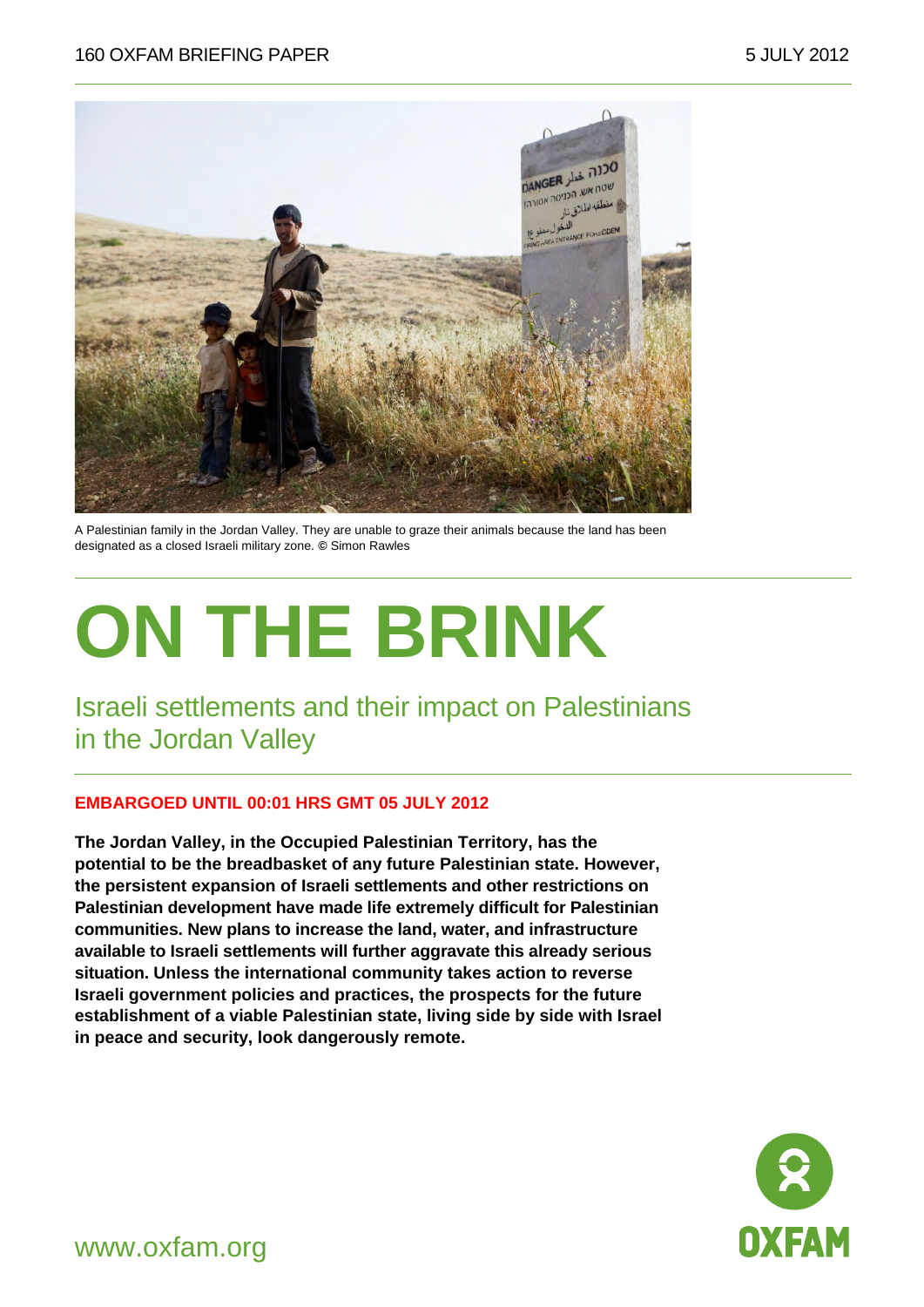# **SUMMARY**

The Jordan Valley, located in the eastern part of the Occupied Palestinian Territory (OPT), makes up 30 per cent of the West Bank (see Map 1 on page 7). Requisitions and expropriations of Palestinian land by the Israeli authorities continue to destroy the livelihoods of Palestinians living in the area and, unless action is taken, there are strong indications that the situation will only get worse. The Israeli government recently announced proposals and policies for the expansion of settlements, which, if implemented, will further threaten the living conditions and human rights of Palestinian communities in the Jordan Valley, undermining efforts to bring peace and prosperity to the OPT and Israel.

### UNEQUAL ACCESS

Only 6 per cent of the land in the Jordan Valley is currently available for Palestinian use and development.<sup>1</sup> While the Israeli settlements there have developed modernised agribusinesses that produce crops for high-value export to the European Union (EU) and international markets, Palestinian farmers – most of whom are smallholders – face restrictions that severely hamper their ability to sell their produce locally, regionally, or internationally.

Development is further constrained because Palestinian families and businesses, and even EU donors and aid agencies, find it nearly impossible to gain permits to build homes, toilets, wells, animal pens, or other vital infrastructure for local communities. Less than 1 per cent of 'Area C' (the 60 percent of the West Bank under exclusive Israeli control where nearly all of the Jordan Valley is located) has been planned for Palestinian development<sup>2</sup> by the Israeli Civil Administration,<sup>3</sup> and 94 per cent of permits have been rejected in recent years.<sup>4</sup> Essential structures built without development plans and hard-to-obtain permits are frequently demolished in contravention of international law.

It is estimated that if Israeli restrictions on Palestinian development were removed, an additional 50 sq/km of the Jordan Valley could be cultivated, potentially adding \$1bn a year to the Palestinian economy, or 9 per cent of gross domestic product (GDP).<sup>5</sup>

### UNFAIR ADVANTAGES

Successive Israeli governments have stated that the Jordan Valley is essential to Israel's security, $6$  and continue to encourage the development of civilian (mostly agricultural) settlements that are illegal under international law.<sup>7</sup> Today, 37 settlements in the region are home to 9,500 Israelis, with the settlement authorities (or 'Regional Councils') currently controlling 86 per cent of the land.<sup>8</sup>

Settlements are supported by substantial Israeli government subsidies and incentives (e.g. for housing, education, water, and transport). Israeli settlers also receive favourable access to transport linkages and to national and international markets. One Israeli economist has estimated that the Government of Israel spends \$24,650 per settler each year on various subsidies and grants to Israeli settlements across the OPT. $9$  Between 2000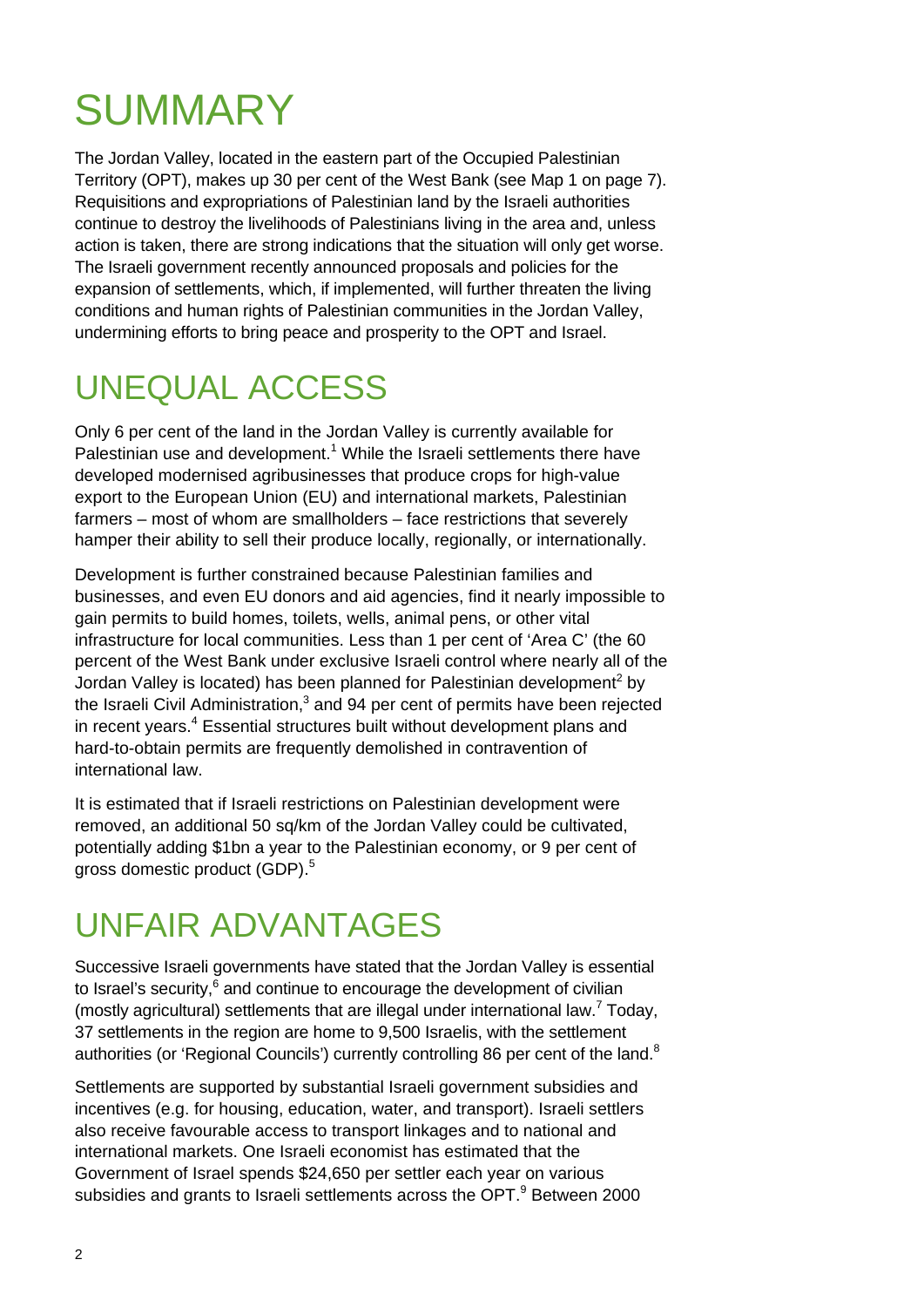and 2006, the average grant per capita to Israeli settlers in the West Bank was approximately 57 per cent higher than the average expenditure per capita for Israeli citizens inside Israel.<sup>10</sup>

In contrast, Palestinians living in the Jordan Valley receive no subsidies from either the Palestinian Authority (PA) or the Israeli Government. Instead, they and their small-scale farming and herding businesses face additional costs due to Israeli-imposed restrictions on travel and the transportation of goods in and out of the Jordan Valley. The UN Office for the Coordination of Humanitarian Affairs (UN OCHA) has estimated that additional transportation costs incurred by transporting Palestinian farm produce via routes that avoid the most problematic Israeli checkpoints amount to \$1.9m annually.<sup>11</sup> As well as increased transport costs, Palestinian farmers have to pay for water that is brought in by tankers, making their produce much more expensive and therefore less competitive than that of Israeli settler farmers.

Palestinians across the West Bank (including East Jerusalem) also face systematic and discriminatory policies that restrict their freedom of movement, their access to land, water, and markets, and their ability to build infrastructure to support their livelihoods. In addition, many Palestinians, left with few alternative ways to earn a living, work on settlement farms and are denied their labour rights.

The development challenges and the denial of human rights faced by Palestinian farmers have been compounded, until recently, by a lack of donor investment in the Jordan Valley and other parts of West Bank 'Area C'. As the EU Heads of Diplomatic Mission report states: 'The Palestinian state-building project is in effect partly limited to the fragmented and isolated "islands" of Areas A and B [where the PA is able to operate], in the "ocean" of contiguous Area C.'<sup>12</sup>

The cumulative effects of Israeli government restrictions and a lack of donor and Palestinian investment mean that the poverty levels of Palestinians living in the Jordan Valley are almost double those in the rest of the West Bank.<sup>13</sup> Combined with persistent human rights abuses, this is forcing many Palestinians to leave their homes in search of jobs, security, and essential services.

#### DETERIORATING PROSPECTS

Unless action is taken now, there are strong indications that the situation will deteriorate further. Recent years have seen a significant rise in construction of Israeli settlements, violence by Israeli settlers against Palestinian civilians, and demolition of Palestinian buildings and other structures such as cisterns, solar panels and animal pens. Israeli Prime Minister Benyamin Netanyahu said in a speech in January 2012 that the Government of Israel would sign 'a permanent agreement [with the Palestinians] only if it includes Israel's remaining in the Jordan Valley...'.<sup>14</sup> Eight months earlier, the government announced that the amount of agricultural land allocated to Israeli settlers in the Jordan Valley was to be more than doubled.<sup>15</sup> In March 2012, the Israeli Parliament, the Knesset, approved a budget allocating \$2m for additional settlements in the Jordan Valley and Binyamin District.<sup>16</sup> These decisions represent part of an alarming negative trend whereby land, resources, and livelihoods in the Jordan Valley are being systematically denied to Palestinian communities in order to expand settlements.<sup>17</sup>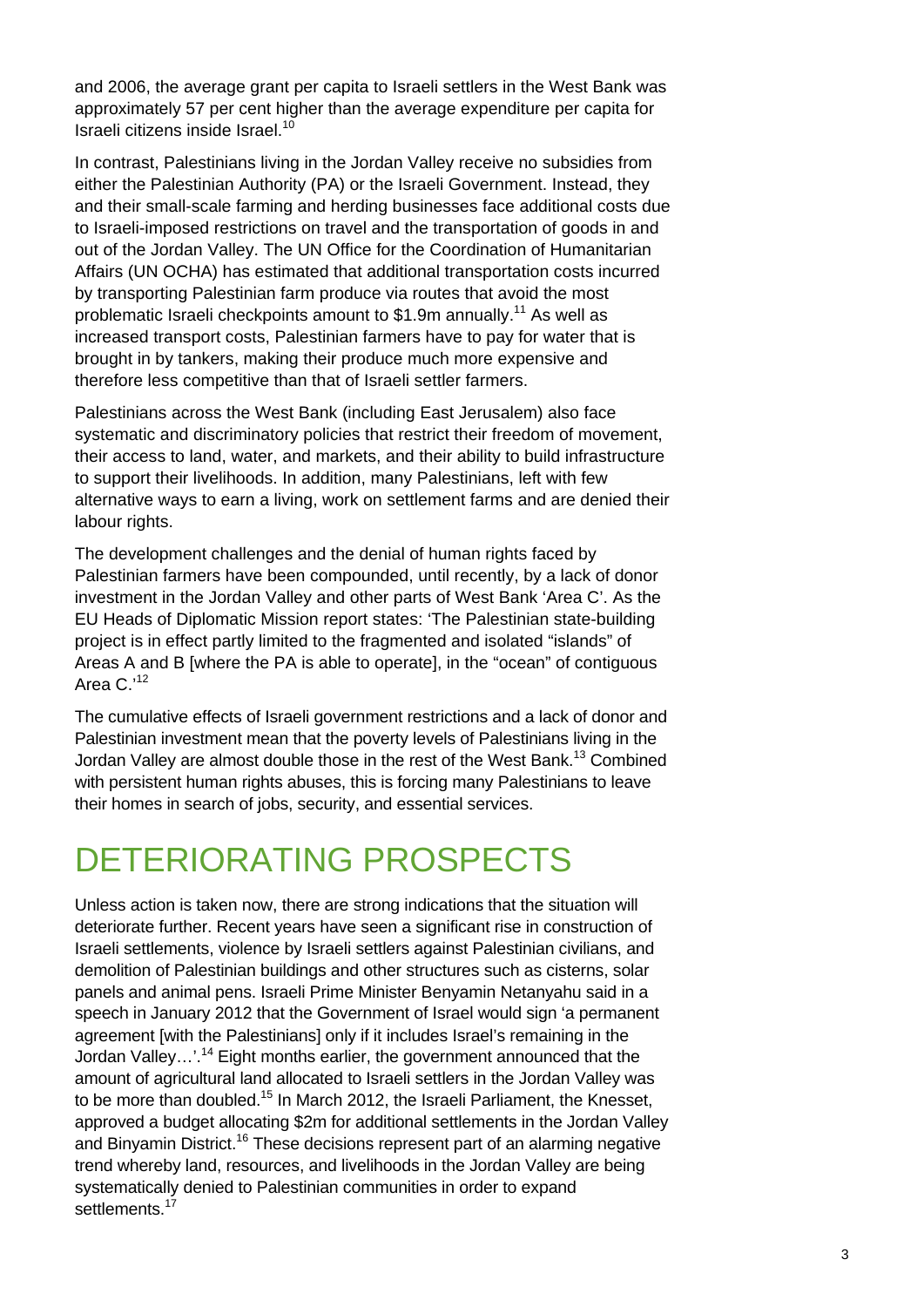The sheer number and scope of the restrictions on Palestinians living in the Jordan Valley and elsewhere in the West Bank suggest that they are part of a systematic policy to push Palestinians off their land, while increasing Israeli government control. Unless urgent action is taken to reverse this trend and to end existing discriminatory policies, what little land and resources are available to Palestinians will be further reduced, displacing more Palestinians in search of a viable future. And as the EU Heads of Diplomatic Mission report states: 'The window for a two-state solution is rapidly closing ... Area C comprises crucial natural resources and land for the future demographic and economic growth of a viable Palestinian state.<sup>'18</sup>

## KEY RECOMMENDATIONS

#### **As Israel's largest trading partner and the biggest donor to the Palestinians, the EU should:**

- **Move beyond statements and take urgent action to press the Government of Israel to end the construction of settlements** and comply with its responsibilities under international law, in line with the 2004 Advisory Opinion given by the International Court of Justice (ICJ) on the legal consequences of the construction of the Wall in the OPT, which the EU has endorsed.
- **Take immediate steps to ensure the implementation of the May 2012 EU Foreign Affairs Council conclusions**<sup>19</sup> **and the recommendations of the recent EU Heads of Diplomatic Mission reports on Area C and East Jerusalem.** This includes putting pressure on the Government of Israel to transfer planning authority relating to Palestinian villages and towns in the Jordan Valley and across Area C to Palestinian control and taking firm, collective diplomatic action at the highest level to push for an end to the unlawful demolition of Palestinian civilian infrastructure.
- **Press for conditions that will allow for the full implementation of the EU–Palestinian Liberation Organisation (PLO) Association Agreement**, which provides real opportunities for Palestinian produce to access European markets, including urgently pushing for an end to Israeli restrictions on the movement and transport of goods.

#### **The international community, donors, and Palestinian and international NGOs should:**

- **Support the drafting of a comprehensive Palestinian National Development Plan**, which includes a strong strategy for the Jordan Valley and other parts of Area C in consultation with the Palestinian people, and ensure that all strategies and projects are in line with national plans.
- In the absence of an Israeli planning regime which seeks to alleviate poverty amongst the Palestinian population, **initiate and support development projects in the Jordan Valley and other parts of Area C**, including building new schools, community centres, clinics, municipal buildings, roads, irrigation, and other infrastructure projects. These bodies must monitor implementation closely and, backed by diplomatic and political support, move ahead with projects even if they have not been approved by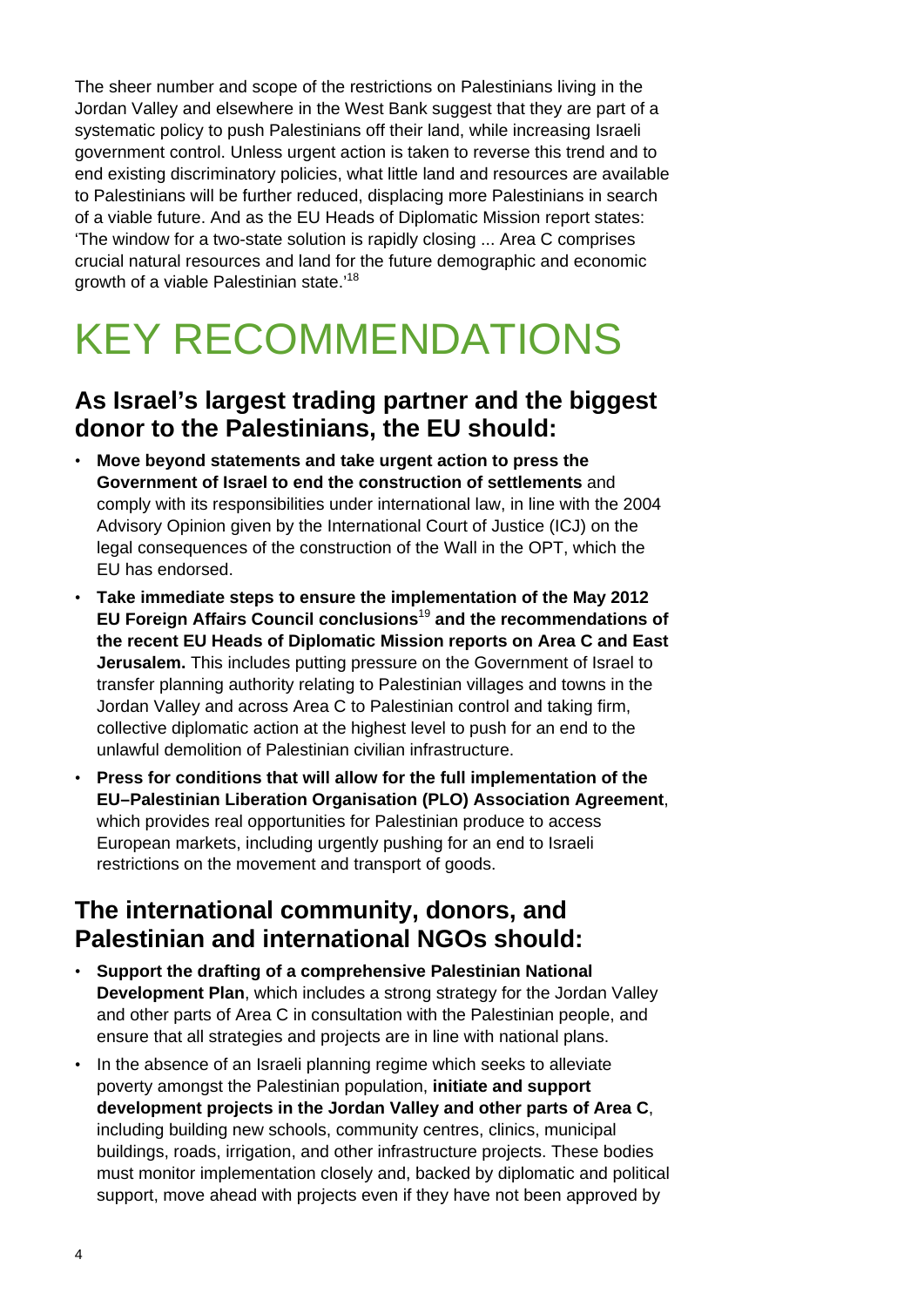the Israeli Civil Administration (unless Israeli refusal is based on genuine security concerns that are legitimate under international law), in line with the draft recommendations of the EU Heads of Diplomatic Mission report on Area  $C^{20}$ 

#### **The Palestinian Authority should:**

- **Produce and implement a more comprehensive and consultative National Development Plan** that identifies priority needs across the entire OPT, including the Jordan Valley and other parts of Area C.
- **Support Palestinian farmers in the Jordan Valley to preserve their livelihoods and stay on their land** through prioritising provision of water, fodder, and shelter in the event of demolitions, and providing sustainable support to Palestinian farmers and herders.
- In the absence of an Israeli planning regime that supports Palestinian development, **agree and adopt a robust common position with regard to Israeli permits in order to support Palestinian development projects in the Jordan Valley** and other parts of Area C**,** even if they have not been approved by the Israeli Civil Administration (unless Israeli refusal is based on genuine security concerns that are legitimate under international law).

#### **The Government of Israel should:**

- **Immediately halt the construction of settlements** in the West Bank (including East Jerusalem), and withdraw from all existing settlement infrastructure in line with the recommendations of the 2004 ICJ Advisory Opinion.
- **Reverse policies and practices that are illegal under international law and that harm the livelihoods of Palestinian civilians**. This will include handing over planning authorities for Palestinian villages and towns in the Jordan Valley and across Area C to Palestinian control; immediately ceasing the confiscation of Palestinian land and resources; ending restrictions of Palestinian access and movement; and halting the demolition of civilian infrastructure.
- **Ensure the protection of the Palestinian population**, including through the application of the rule of law without discrimination or exception in relation to violence by Israeli settlers against Palestinians and their property and livelihoods.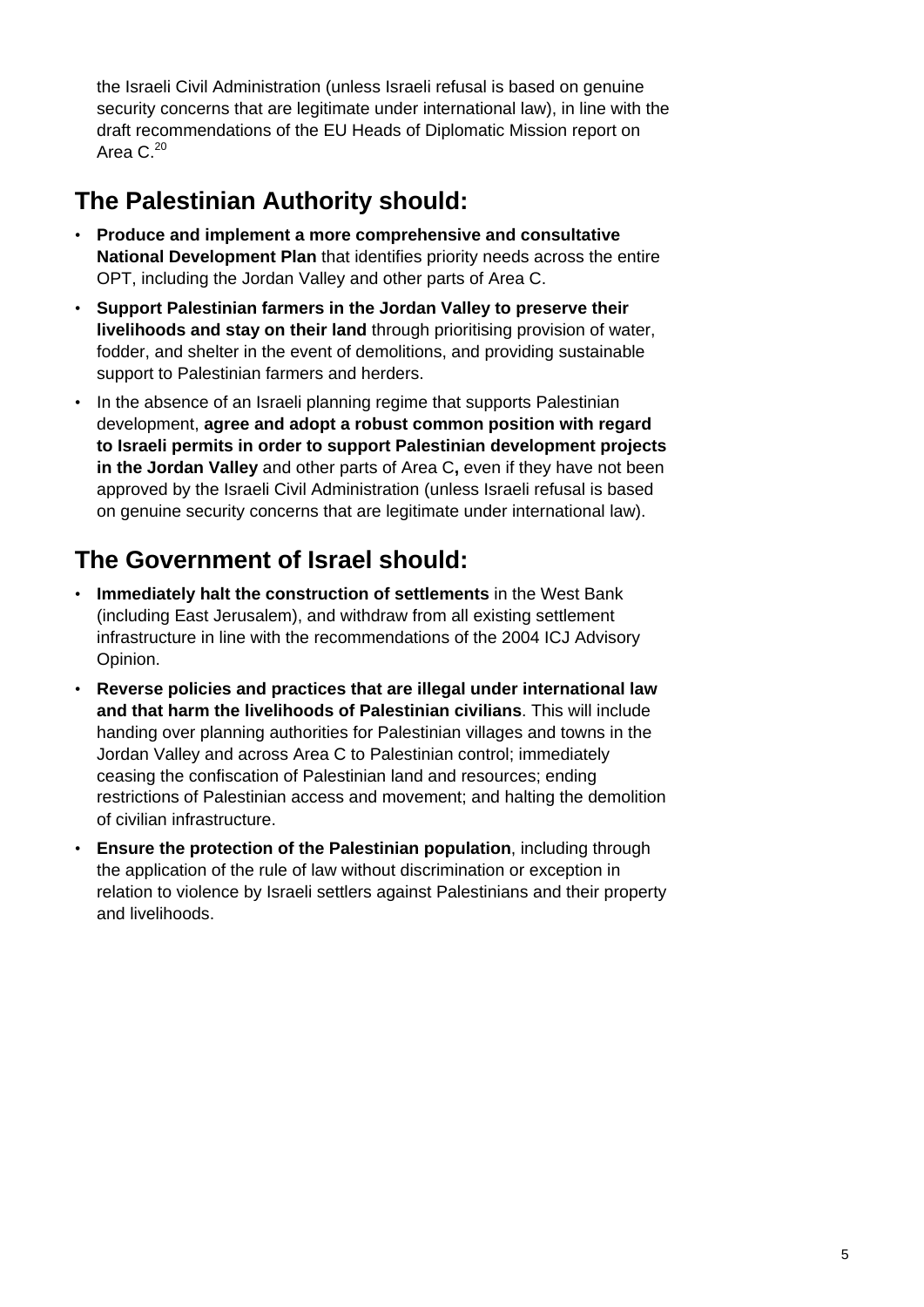# 1. INTRODUCTION

The Israeli government's expansion of settlements and demolition of Palestinian civilian infrastructure, which violate international law, together with the raft of longstanding discriminatory laws and policies, have had a major impact on Palestinian communities living in the Jordan Valley, locking them into poverty and involving widespread human rights violations. New plans to more than double the size of settlements in the Jordan Valley (see next section) threaten to destroy Palestinian livelihoods that are already on the brink.

The Oslo Accords, signed in 1993 and 1995 (the latter agreement known as 'Oslo II'), were intended to temporarily divide the West Bank into three administrative zones, areas A, B, C. 'Area A' is designated under full civil and military Palestinian Authority (PA), and consists mostly of the main towns, including Ramallah and Jericho. In 'Area B', the PA has control over civilian services such as planning, but only joint security control with the Israeli military. 'Area C', the largest administrative area of the West Bank, is under the full civil and military control of the Israeli government.<sup>22</sup>

The focus of this report is the Jordan Valley. However, the report also references the term 'Area C' since more than 90 per cent of the Jordan Valley is classified as Area C and the issues described below are examples of the wider Israeli government policies and practices that determine the lives and livelihoods of hundreds of thousands of Palestinians across much of the West Bank, including East Jerusalem. Disaggregated data is also not always available for the Jordan Valley. However, wherever possible, exact information for the Jordan Valley is provided.

The second section of this report discusses Israeli government control over two assets vital for Palestinian agricultural livelihoods – land and water. It then describes how Israeli policies have resulted in the demolition of Palestinian homes and infrastructure, displacing many families to other areas of the West Bank. It considers the consequences of violence by Israeli settlers and of restrictions on the free movement of people and goods, and examines exploitative labour conditions on settler farms. The final section outlines recommendations for the Government of Israel, the PA, and international policymakers. Oxfam welcomes the recent unprecedented statements made by the EU Foreign Affairs Council (FAC) on 14 May 2012 ('Council Conclusions on the Middle East Peace Process'); however, these must be urgently translated into firm action.

Oxfam has worked in the Jordan Valley for more than 20 years and in the Occupied Palestinian Territory (OPT) for more than 50 years. It has witnessed the daily impact that settlement expansion, building restrictions, and demolitions have had on Palestinian communities in the Jordan Valley and across Area C. Oxfam recognises the need for a just and lasting solution to the Palestinian–Israeli conflict and condemns violence by all sides. This report draws on that wealth of experience; it is based on secondary literature and

'Social and economic developments in Area C are of critical importance for the viability of a future Palestinian state, as Area C is its main land reserve. The EU calls upon Israel to meet its obligations regarding the living conditions of the Palestinian population in Area C, including by accelerated approval of Palestinian master plans, halting forced transfer of population and demolition of Palestinian housing and infrastructure, simplifying administrative procedures to obtain building permits, ensuring access to water and addressing humanitarian needs.'

EU Foreign Affairs Council conclusions, 14 May 2012<sup>21</sup>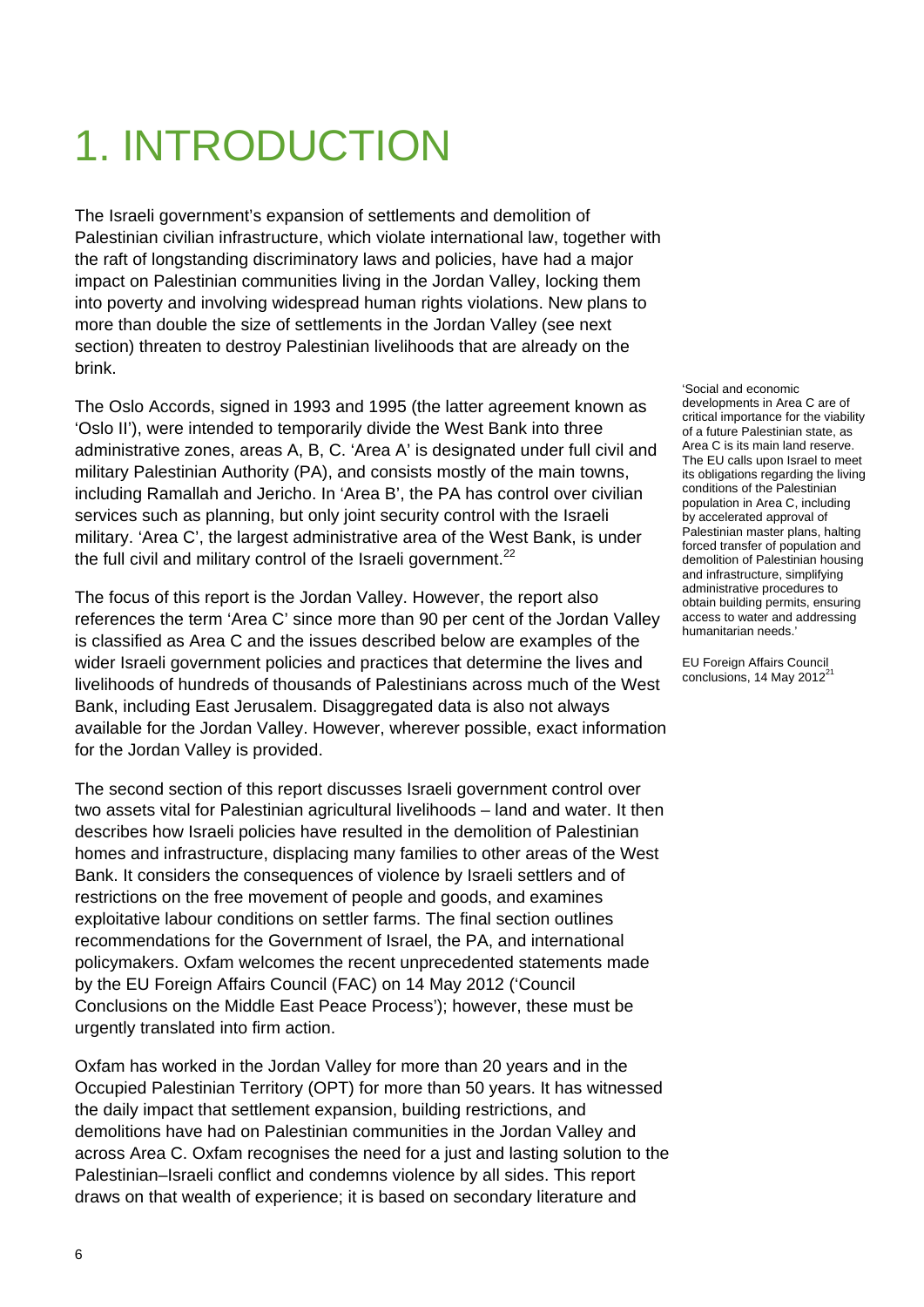interviews with civil society organisations (CSOs) working in Israel and the West Bank, government officials, and Palestinians living in the Jordan Valley, as well as Israeli government documents. While Oxfam did interview some settlers, many requests for interviews were declined. In addition, letters dated 1 May 2012 were sent to four Israeli ministries requesting additional information and in order to verify figures used. As of 22 June, Oxfam had not received a response.



#### **Map 1: Land Available to Palestinians for their Use and Development in the West Bank and the Jordan Valley**

Source: Map provided by OCHA, February 2012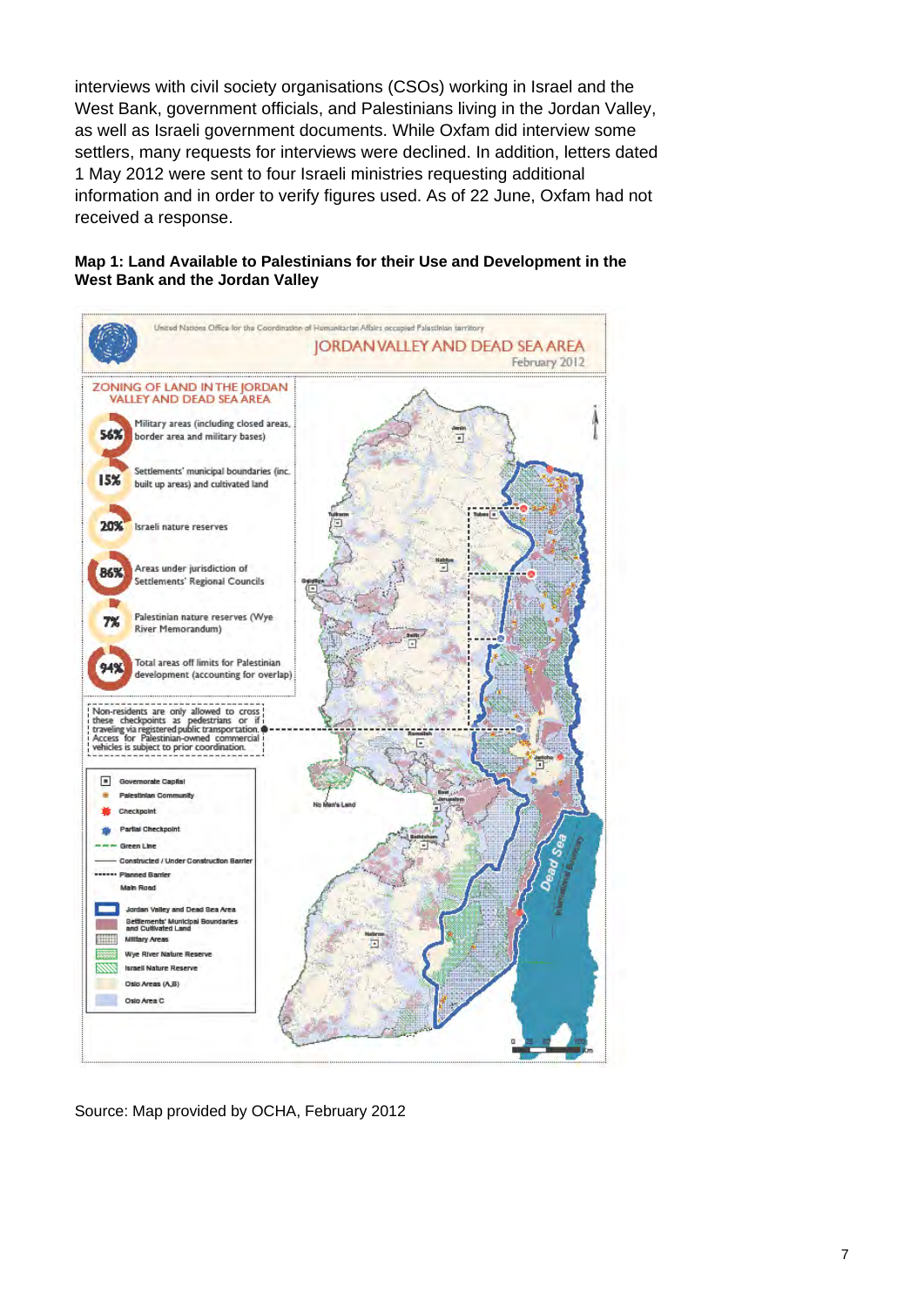# 1. THE STRUGGLE FOR CONTROL OVER RESOURCES

### UNEQUAL ACCESS TO LAND

While the Israeli settlements in the Jordan Valley have a relatively small population, 86 per cent<sup>23</sup> of the land falls under the jurisdiction of the settlements' Regional Councils.<sup>24</sup> As settlements have expanded, the opportunities for economic development among Palestinian communities have shrunk.

Since 1967, successive Israeli governments have used various means to expropriate Palestinian land in the Jordan Valley (and across the OPT). The means of confiscation have included requisitioning or seizing land for military purposes, taking what is deemed 'absentee property',<sup>25</sup> expropriating land for public use such as nature reserves, confiscating land that has been 'uncultivated' for three years, and registering land as 'State Land'.<sup>26</sup> This loss of land, as well as the ongoing confiscation of agricultural and other equipment, has serious consequences for the livelihoods of Palestinian farmers. Bedouin herders, for instance, have seen their herd sizes drastically reduced as grazing areas have been confiscated (see Box 1).Yet, under international law, as an occupying power, the Government of Israel may not utilise the resources of an occupied territory for the benefit of its own civilian population, and is strictly limited to actions required by military necessity. $27$ 

Nearly two-thirds (64 per cent) of the Israeli public are not aware that the Jordan Valley is part of the Occupied Territory.<sup>28</sup> The fact that the Israeli public wrongly believes that the Jordan Valley belongs to the State of Israel and is mostly occupied by Israeli citizens helps to explain its ongoing acceptance of the Government of Israel's positions on the region.<sup>29</sup>

Requisitions, expropriation and re-allocation of land in the Jordan Valley have accelerated in recent years. In May 2011, the Government of Israel sought to increase the allocation of land available for cultivation to Jordan Valley civilian settlements by 130 per cent, and their water allocation by 20 percent.<sup>30</sup> 'Approving the programme [of expansion] will change the face of the Jordan Valley beyond recognition and attract returning sons and families from outside to come to the region. Although a political cloud still hangs over the region, this is the way to attract residents,' asserts David Alhayani, $31$  the head of a Jordan Valley Regional Council, which governs a number of Israeli settlements in the area.

While this programme involves the expropriation of land which is already unavailable to Palestinians for their use and development (because it has been designated as a nature reserve or military zone), it will create more 'facts on the ground', further entrenching the denial of this land for Palestinian farmers to cultivate.

'The agriculture in the Jordan Valley is wonderful. Sixty per cent of the production of dates in Israel comes from the Jordan Valley, and 40 per cent of the export of dates in the world comes from the Valley. Developing and promoting the Jordan Valley and its agriculture is our national task.'

David Alhayani, Head of the Jordan Valley Regional [Israeli settlements] Council, 4 May 2012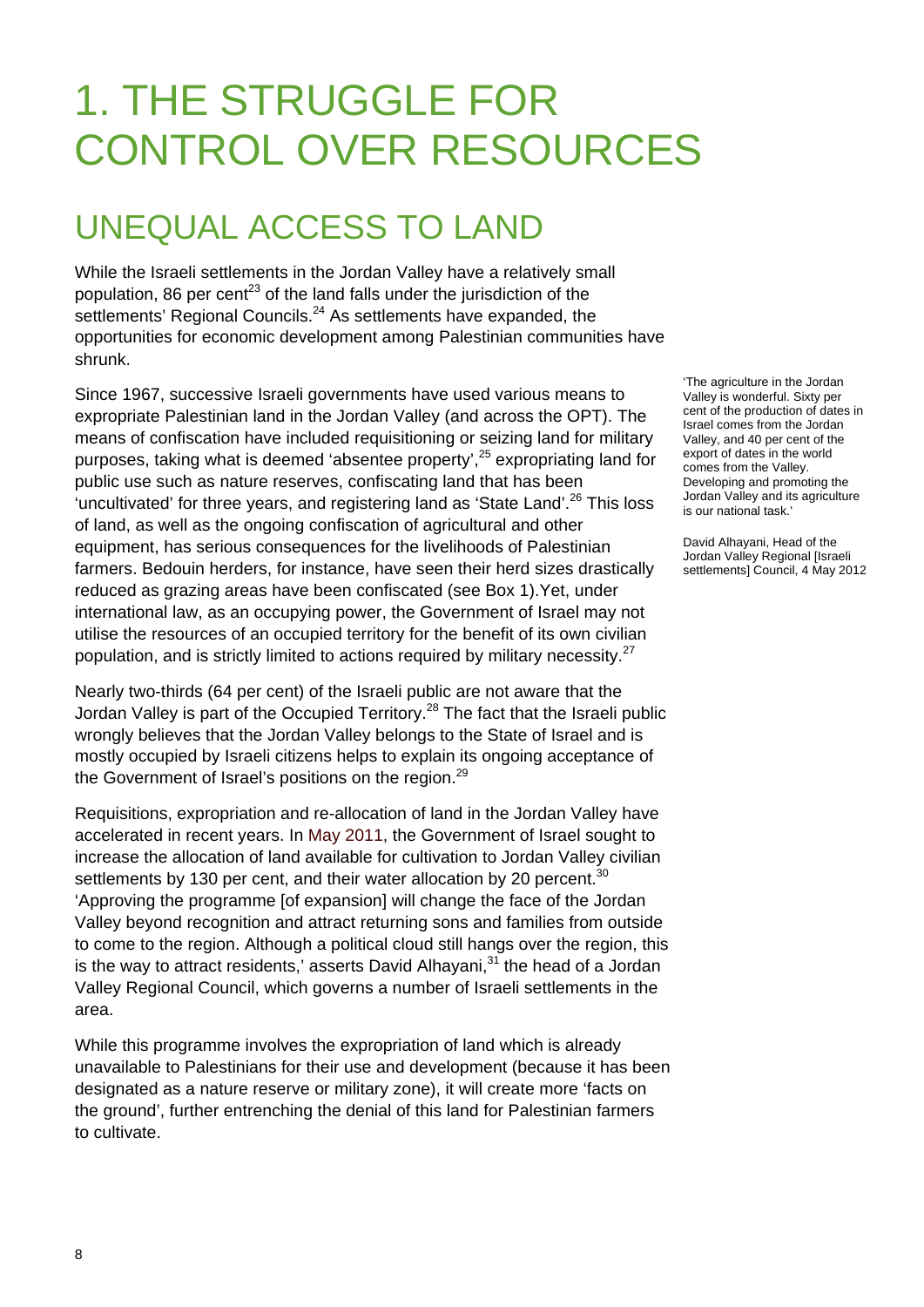#### **Box 1: Khan Al Ahmar – A community under threat**



The village of Khan Al Ahmar is one of 20 Bedouin communities facing imminent threat of displacement. Access to the village has been cut off on all sides by the surrounding settlement and a main highway running from Jerusalem through the Jordan Valley, facilitating travel and tourism from Israel to the Dead Sea. © Simon Rawles/Oxfam

Khan Al Ahmar is a Palestinian Bedouin village that lies 10km east of Jerusalem on the road to Jericho. The 100 Jahalin Bedouins who live in tents and shacks are refugees whose families were displaced from the Negev desert in 1948 or in the 1950s.

In 1975, the Israeli military confiscated the Bedouins' tractors and part of the land they were using. The settlement of Kfar Adumim, now home to some 2,500 Israelis, was later built on this land. The establishment of the Israeli settlement also cut the community of Khan Al Ahmar off from areas where it used to graze its livestock (on 18 sq/km of land in an area known as Wadi Qelt), leaving it with access to only 600 sq/metres.

Eid Abu Hamis, a member of this Palestinian community, explained how land confiscations by the Israeli authorities have affected people's livelihoods. The village has stopped growing wheat, chickpeas, barley, and lentils, and villagers have been forced to sell many of their animals. Now, they have only 40 sheep and goats, and just one camel. They have closed their stall in the market of the Old City in East Jerusalem and do not sell in Bethlehem anymore as they can no longer afford the transportation costs.

### UNEQUAL ACCESS TO WATER

While the Jordan Valley contains a third of the West Bank's underground water resources, an inequitable division of water under the Oslo Interim Agreement (also known as 'Oslo II') meant that Israelis were allocated four times more water from the shared mountain aquifer than Palestinians.<sup>32</sup> This unequal access to water keeps Israeli settlement farms well irrigated and lush, while Palestinian farmers and communities are largely dependent on tankered water, which they have to pay for.

Tankered water is up to five times more expensive than water from a regular supply, mainly due to transport costs.<sup>33</sup> In addition, restrictions on granting

'I am not a politician, but we are here because the Government of Israel decided.'

David Alhayani, Head of the Jordan Valley Regional [Israeli settlements] Council, 4 May 2012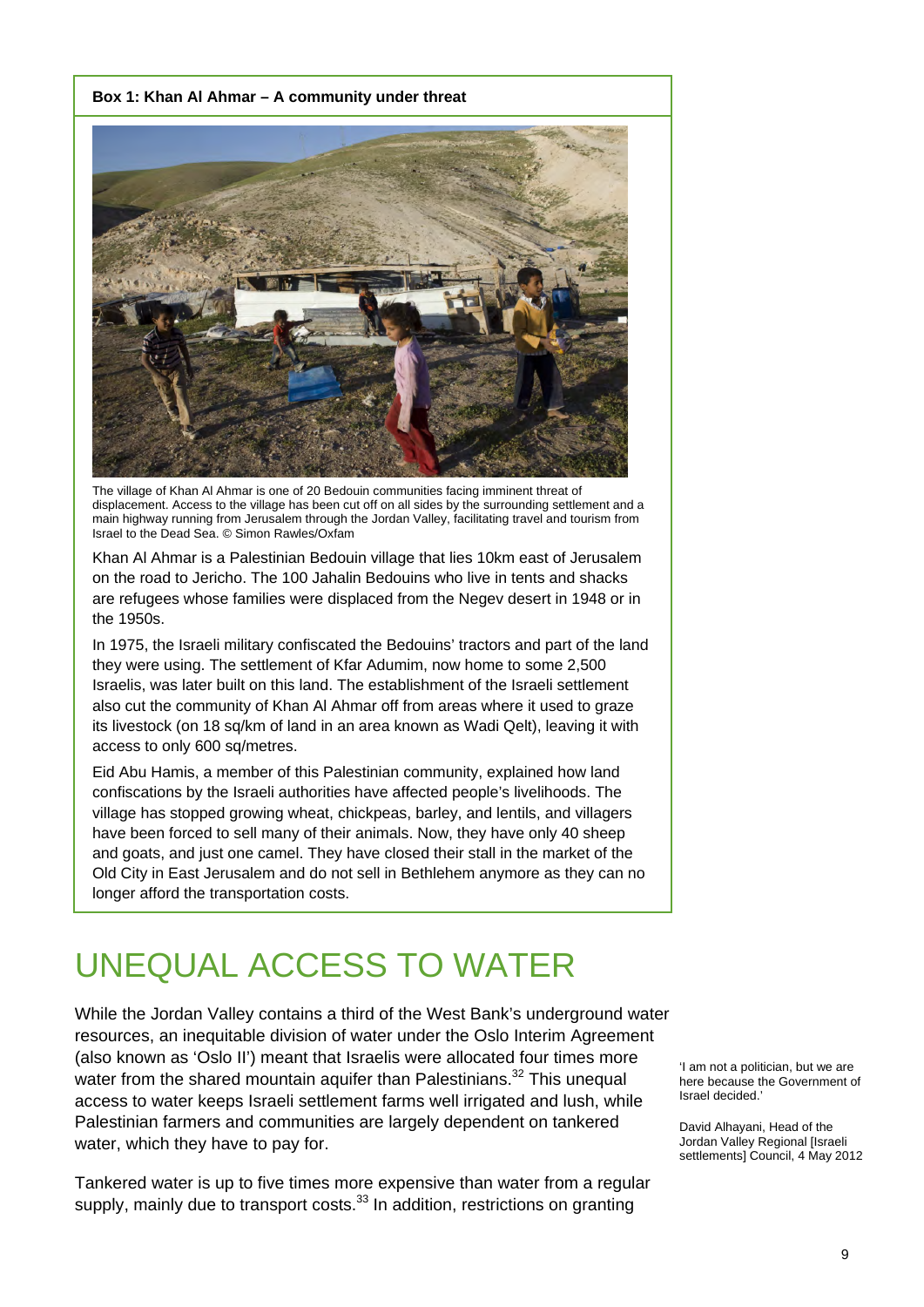permits mean that water cisterns used by Palestinian farmers to collect rainwater are frequently demolished by the Israeli authorities, further limiting their ability to grow crops. The high cost of tankered water further erodes Palestinian farmers' and herders' profits, and reduces their ability to pay for essentials such as food, health care, and education for their children.

The Jordan River used to be the main source of water in the Jordan Valley but it has been diverted by the Israeli authorities, as well as by Jordan, Lebanon, and Syria. This has meant that 'since 1953 when the UN reported the flow of the Jordan River through the Jordan Valley was 1,250 MCM [million cubic metres], it has been reduced to a trickle of highly saline water heavily contaminated by sewage<sup>'.34</sup> As a result, areas that are not irrigated are prone to desertification and environmental degradation (see Box 2).

According to the Israeli NGO, B'Tselem, 69 per cent of water extractions in the West Bank by the Israeli national water company, Mekorot, come from Israeli wells developed in the Jordan Valley. These wells primarily serve the Israeli settlements and their water-intensive agricultural production.<sup>35</sup> In 1967, there were 209 active Palestinian wells in the Jordan Valley; today there are just 89.<sup>36</sup> This is mainly due to Israeli restrictions on Palestinian well and water resource development.37 Israelis pump up to three times more water from wells in the Jordan Valley than Palestinians do, $38$  and Palestinians are prohibited from obtaining permits to drill new wells.<sup>39</sup>



**Box 2: Turning off the taps in Al Auja** 

A Palestinian farmer harvests barley. Without adequate access to water Palestinian farmers are mostly planting rain fed grains. © Simon Rawles/Oxfam

Al Auja is a Palestinian agricultural community in the Jordan Valley. Suleiman Romanieen, head of the Al Auja Local Council, says: 'Al Auja is almost a desert now, but it used to be one of the richest places for water resources. For the past five to six years, it hasn't rained here and all the wells are dry. Before, it was only dry in summer, but now there is no water all year round. We cannot even access the spring as Israelis have closed the area.'

Just 20 years ago, Al Auja was a flourishing agricultural area that provided fresh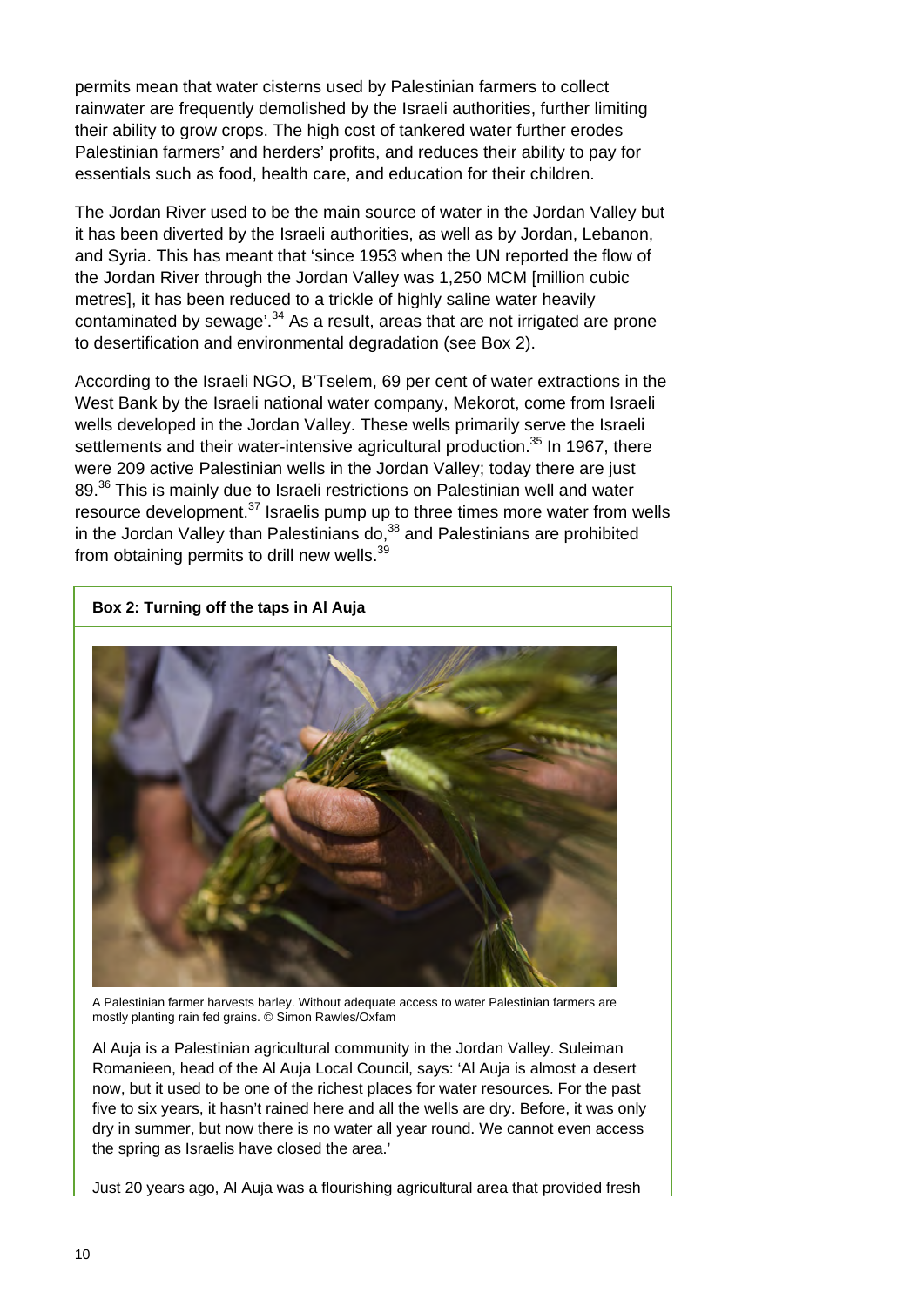fruits and vegetables to markets beyond the West Bank. As three Israeli settlements started to expand around the community's land, Palestinian farmers found that their main source of water, the Al Auja spring (which used to have a discharge of up to 9m cubic metres of water a year) was starting to run dry.

As well as discriminatory policies restricting access to land and water, Palestinian farmers also have restricted access to agricultural inputs such as fertiliser and farm equipment. For example, Palestinians are forbidden from using potassium nitrate, $40$  which improves the quality of fruits. In contrast, Israeli settlers are freely able to transport fertilisers into the Jordan Valley. Alternative fertiliser formulations are not only more expensive, but have a negative long-term impact on the environment and on soil fertility.<sup>41</sup> According to the Palestinian Ministry of Agriculture, the overall productivity loss in the Jordan Valley due to these measures is around 30 per cent.<sup>42</sup>

### UNFAIR ADVANTAGE

The lack of access to land, water, and agricultural inputs means that Palestinian agricultural activity in the Jordan Valley has been prevented from reaching its full potential and thus remains primarily small-scale and largely unprofitable.<sup>43</sup> This has severe consequences for poverty and social development, as Palestinian livelihoods have become increasingly unviable. The EU Heads of Diplomatic Mission Report on Area C states: 'Palestinian development of the land and resources in Area C has been recognised by members of the Ad Hoc Liaison Committee [donor group] and the [Middle East] Quartet as fundamental to sustainable economic growth and Palestinian state-building.<sup>'44</sup>

The unequal access to productive resources means that the Palestinian supply chain is unreliable, and farmers and herders are rendered dependent on Israeli companies for many agricultural products. A lack of alternatives gives Israeli companies a monopoly of the market, enabling them to dictate prices and quality. While the prices of inputs available are often high, local sales prices for produce have fallen, which means that Palestinian farmers are unable to compete with the heavily subsidised and modernised Israeli settlement farmers. Suleiman Romanieen, head of the Local Council in the Palestinian community of Al Auja, told Oxfam: 'For those who live from agriculture, everything is expensive: water, seeds, fertilisers. We pay a lot but sell our produce for a low price. Farming is no longer profitable.'<sup>45</sup>

Significant donor investment in the Jordan Valley and other parts of Area C is urgently needed if they are to attain their full development potential and deliver sustainable growth for Palestinians across the OPT. But this would need to go hand in hand with a reversal of existing Israeli government policies, and the creation of a strong Palestinian national development plan that is based on consultation with local communities.

There are various models that could be emulated in order to develop the Jordan Valley. One such model is the agricultural development achieved on the eastern bank of the Jordan River, in the Hashemite Kingdom of Jordan, where agricultural land is irrigated to support up to 150,000 people.<sup>47</sup>

'Our non-stop efforts to develop the area known as Area C and every inch of our country aims mainly to benefit from our resources, mainly our water resources... We will not be deterred by unfair classifications and names... This is our land and it is our natural right to develop this area and to serve our people living here.'

Salaam Fayaad, Palestinian Prime Minister, 2 April, 2012<sup>46</sup>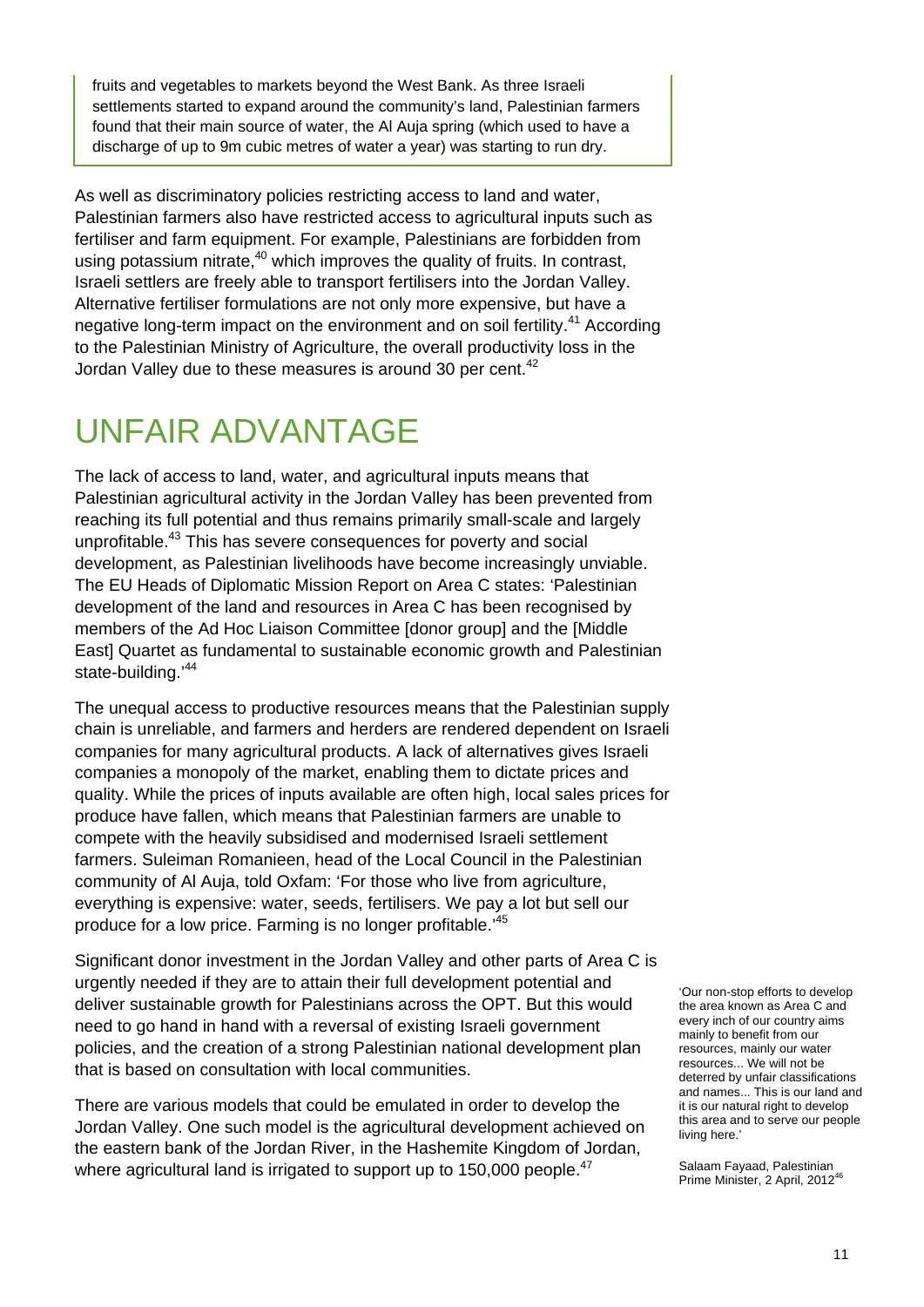# 2. LIVELIHOODS ON THE BRINK

Current Israeli policies and practices in the Jordan Valley and across Area C violate human rights and undermine the presence and development of Palestinian communities. Demolitions, forced displacement, and exposure to settler violence are all part of the daily reality faced by Palestinian communities in the Jordan Valley and elsewhere in the OPT. This, as well as the systematic confiscation of land and resources, as detailed above, has left many Palestinians in Area C with one of two choices: either move to some other parts of the West Bank, with or without their families, or take up employment on settler farms, frequently under exploitative labour conditions.

### DISPLACEMENT DUE TO SETTLEMENT EXPANSION

In late 2011, it was widely reported that the Government of Israel planned to forcibly relocate 2,300 Palestinians living in Area C to a site close to a municipal rubbish dump.<sup>48</sup> At the beginning of 2012, demolition, 'stop-work', and some confiscation notices were served to 20 Palestinian communities. The impending demolitions are believed to be related to the planned expansion of the Israeli settlement of Ma'ale Adumim,<sup>49</sup> (part of whose municipal area lies within the Jordan Valley area).<sup>50</sup> Some 4,000 Israeli settlement units are due to be built on the Palestinian communities' land.<sup>51</sup>

The impact of displacement on Palestinian communities is immense and often has a disproportionate impact on women and children, who lose the security of their homes and access to services such as schools. Without access to the land and water resources that many depend on for their livelihoods, Palestinian Bedouin communities living in the Jordan Valley and other parts of Area C risk being forced into unemployment and poverty as well as having to abandon their traditional way of life.

#### DISPLACEMENT DUE TO DEMOLITIONS

Restrictions on zoning, planning, and construction, imposed by the Israeli authorities in order to support and protect settlements, prevent Palestinian communities from developing vital infrastructure and accessing basic services such as water, electricity, schools, and health clinics. Less than 1 per cent of Area C has been planned for Palestinian development by the Israeli Civil Administration, and 94 per cent of construction permits have been rejected in recent years.<sup>53</sup>

This has led to widespread demolitions of Palestinian civilian structures built without permits – everything from rainwater cisterns to latrines.<sup>54</sup> In 2011, there

'The EU will continue to provide financial assistance for Palestinian development in Area C and expects such investment to be protected for future use. The EU will engage with the Government of Israel to work out improved mechanisms for the implementation of the donor funded projects for the benefit of the Palestinian population in Area C.'

EU Foreign Affairs Council<br>conclusions, 14 May 2012<sup>52</sup>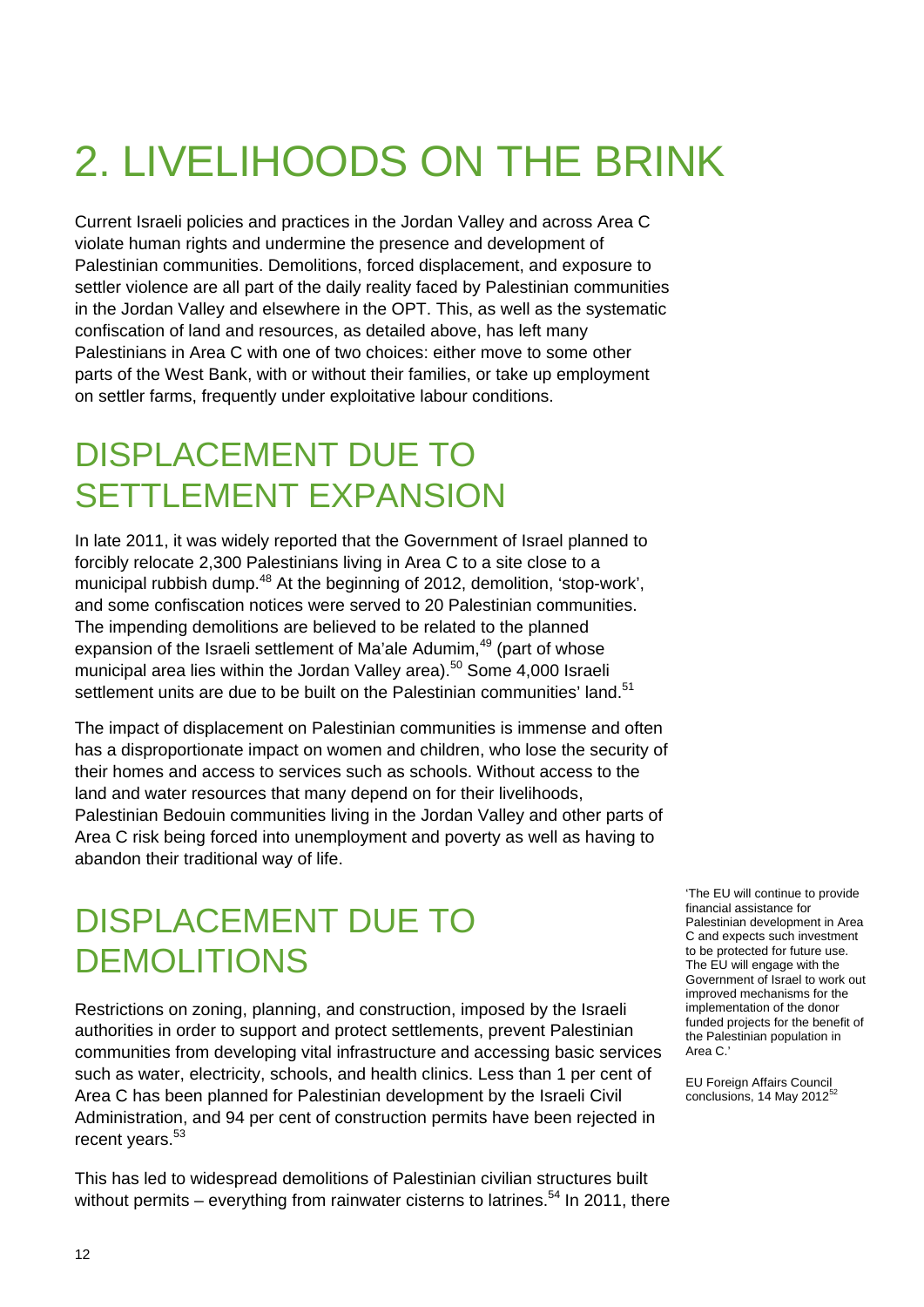were over 200 demolitions of Palestinian structures in the Jordan Valley, including homes (see Box 3), resulting in the displacement of 430 people.<sup>55</sup> As of the middle of June 2012, 330 Palestinian structures had been demolished in the West Bank (including East Jerusalem). This amounts to a 60 per cent increase compared to the monthly average of 2010.<sup>56</sup> UN OCHA report that more than 60 per cent of Palestinian-owned structures demolished were located close to or inside areas allocated to settlements.<sup>57</sup>

#### **Box 3: Building from the rubble**



A Palestinian family sifts through the remnants of their home, which was demolished four times by the government of Israel in one year. Each time it was demolished they rebuilt using simple materials consisting mostly of plastic and metal. © Simon Rawles/Oxfam

Al Fariysiya, a Palestinian herder community in the northern Jordan Valley, is a community under threat. On 19 July 2010, the Israeli military demolished 26 residential tents, leaving 107 people, including 52 children, homeless.<sup>58</sup> They also demolished 22 animal pens, seven ovens, eight kitchens, ten bathrooms, and a shed used to store agricultural equipment. Four water tanks and large quantities of wheat and fodder for animal and human consumption were also destroyed.

Ali Zohdi, a herder from Al Fariysiya, explained the difficulties faced by the villagers, while the nearby Israeli settlement of Rotem thrives. 'Every time the army comes and demolishes the houses and animal pens here we rebuild, but they come and demolish again. Our life is the goats and the sheep, and without this source of income we lose our life.<sup>59</sup> On 13 March 2012, the Israeli military demolished an additional 11 structures, including five residential tents.<sup>60</sup>

Recent legal opinions suggest that the current Israeli permit regime in Area C violates international law.<sup>61</sup> It is also a serious obstacle to humanitarian and development initiatives that are funded by international donors and seek to alleviate poverty among the Palestinian population. During 2011 and the first six months of 2012, at least 62 structures funded by European donors were demolished in Area C, including some in the Jordan Valley. These included water cisterns, animal shelters, and agricultural and residential structures. At least another 110 structures funded by European donors are under threat of demolition, having received demolition or 'stop work' orders from Israeli authorities.<sup>62</sup>

'According to Israeli authorities, demolitions are carried out because structures lack the required building permits. In reality, it is almost impossible for Palestinians to obtain permits. The zoning and planning regime enforced by Israel in Area C and East Jerusalem restricts Palestinian growth and development, while providing preferential treatment for unlawful Israeli settlements.'

UN OCHA (2012) 'Demolitions and Forced Displacement in the Occupied West Bank'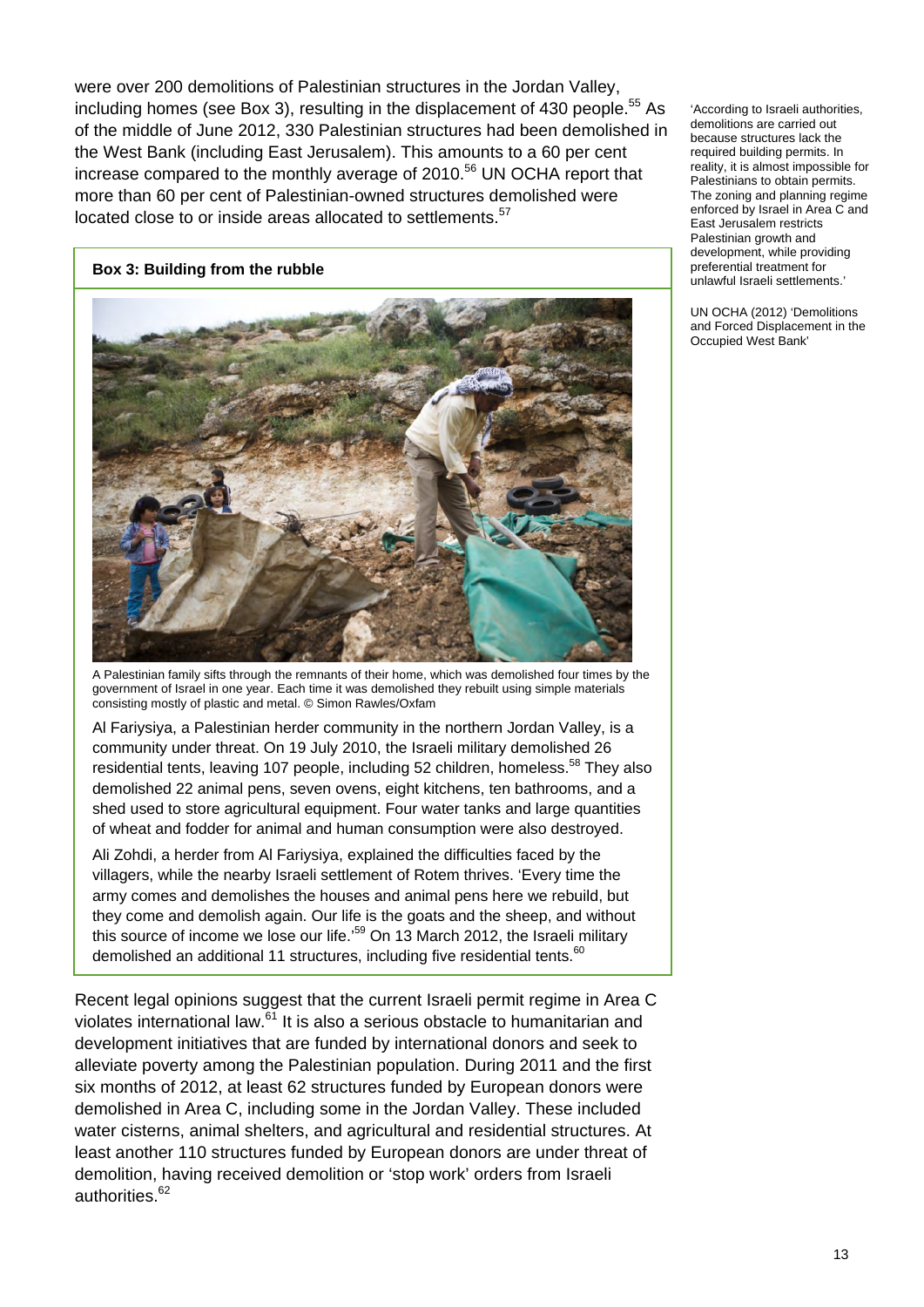Demolitions have contributed towards the displacement of at least 536 people, more than half of whom are children in the first six months of 2012. This is an 87 per cent increase compared to 2010.<sup>63</sup>

In accordance with the EU Heads of Diplomatic Mission report on Area C. European governments should urgently press the Government of Israel to transfer planning authorities relating to Palestinian villages and towns in Area C to Palestinian control. European governments should also take firm, collective diplomatic action at the highest level to push for an end to demolitions of Palestinian civilian infrastructure, illegal under IHL.

### SETTLER VIOLENCE

The presence of illegal settlements in the OPT is a source of extreme tension that often leads to violence. While the number of incidents in the Jordan Valley is currently relatively low, Palestinians living in the vicinity of settlements located throughout the West Bank have been subjected to increasing numbers of violent attacks committed by Israeli settlers. In 2011, three Palestinians were killed and 183 injured, and approximately 10,000 Palestinian-owned trees were destroyed. B'Tselem and other Israeli human rights organisations have recorded other acts of violence against Palestinian civilians, including stone throwing, blocking roads, torching fields, and other damage to property. In total, according to UN OCHA, 379 incidents were recorded in 2011 – a 32 per cent increase on the previous year and at least 144 per cent up compared with 2009.<sup>64</sup> These incidents do not include acts of violence perpetrated by Israeli soldiers.<sup>65</sup> Settlers have also experienced serious violence from Palestinians, with eight deaths and 37 injuries of settlers in 2011.<sup>66</sup>

Acts of settler violence are carried out with almost total impunity. The Israeli human rights organisation Yesh Din recently reported that 91 per cent of cases of settler violence registered with the Israeli police by Palestinians were closed without indictment; 84 percent of these were closed due to investigatory failures.<sup>67</sup>

Oxfam is deeply concerned by, and condemns, all acts of violence against civilians, whoever the perpetrators. It is essential that the EU monitors incidents of violence by settlers and Palestinians in the Jordan Valley and elsewhere in the OPT, by moving beyond the words expressed by its Foreign Affairs Council in May 2012, which included the following statement: 'The EU expresses deep concern regarding settler extremism and incitement by settlers in the West Bank. The EU condemns continuous settler violence and deliberate provocations against Palestinian civilians. It calls on the Government of Israel to bring the perpetrators to justice and to comply with its obligations under international law*.*' 68

#### RESTRICTIONS ON THE FREE MOVEMENT OF PEOPLE AND GOODS

According to the UN, there are currently more than 500 internal checkpoints and other physical impediments to Palestinian movement inside the West Bank. These exist primarily to protect Israeli settlers and to facilitate their movement.<sup>69</sup> As a result, Palestinians living in the Jordan Valley are essentially closed off from the rest of the OPT, affecting their rights and livelihoods.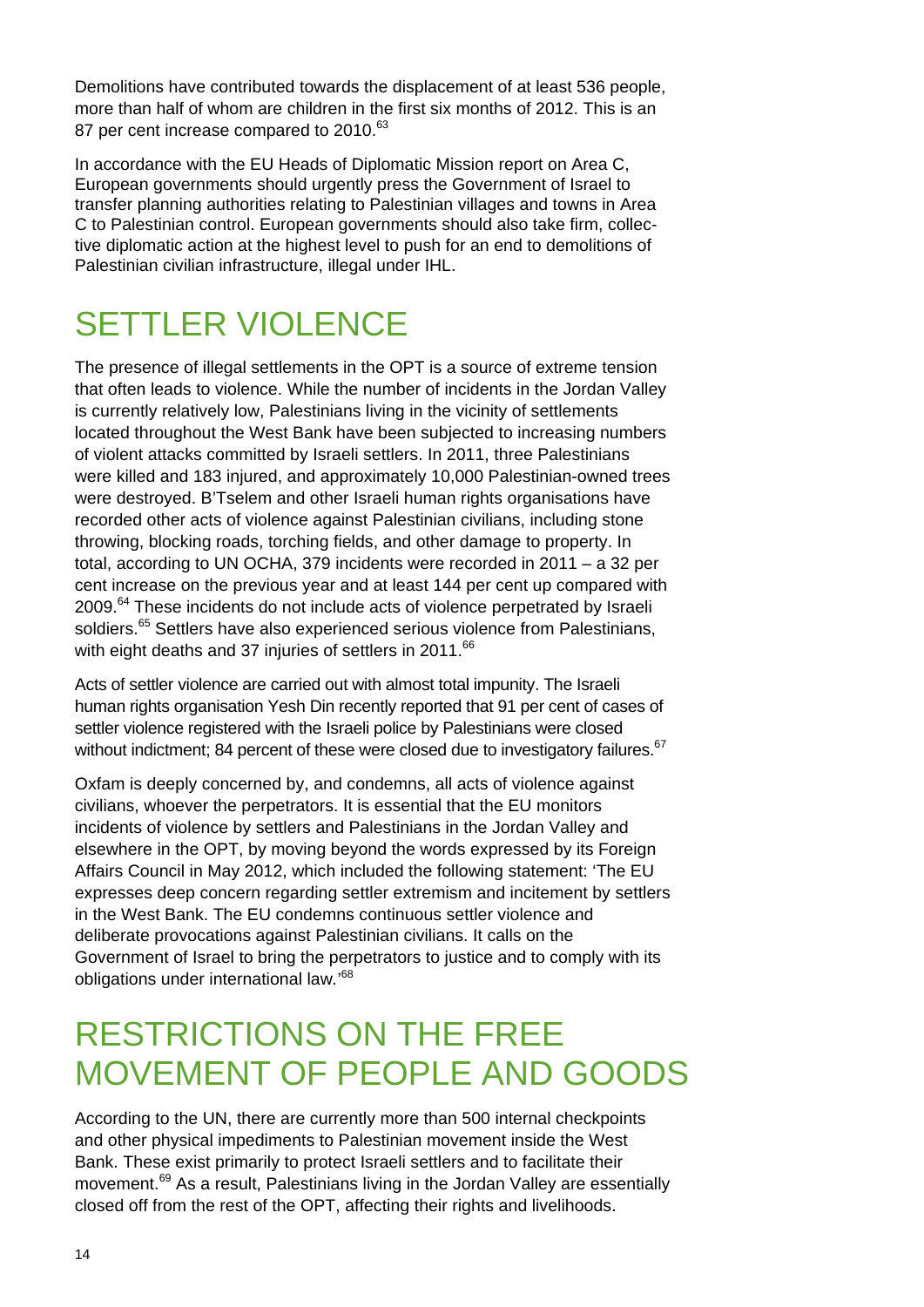#### **ACCESS TO MARKETS IN THE OPT**

Palestinians in the Jordan Valley are mainly dependent on the income they get from selling their produce in local markets. Their ability to earn enough money to live on is directly affected by the restrictions on movement of goods and people across the OPT.

The Jordan Valley is one of the most restricted areas of the West Bank in terms of access. It is almost entirely cut off from many Palestinian cities due to checkpoints, roadblocks, and dozens of kilometres of trenches and earth walls.<sup>70</sup> In addition to military zones, large nature reserves limit Palestinians' access to their farming land. Together, these have created huge barriers to the free movement of Palestinian farmers. Palestinian vehicular access to the Jordan Valley is limited to five routes, four of which are controlled by permanently manned military checkpoints. Of these, three checkpoints (Tayasir, Yitav, and Hamra) prohibit Palestinians from entering the Jordan Valley in their own vehicles without a special registration.<sup>71</sup> The fourth checkpoint (Ma'ale Efraim) was built for Israeli citizens. Most Palestinians are either prevented from crossing this checkpoint or must cross on foot or on licensed public transport.

To avoid these checkpoints, Palestinians often have to take much longer routes to access markets, buy goods, or visit relatives.<sup>72</sup> UN OCHA estimates that additional transportation costs incurred by farmers transporting their produce via routes that circumvent the most difficult checkpoints<sup> $73$ </sup> amount to  $$1.9m$  annually.<sup>74</sup>



**Box 4: Selling cheese in Al Maleh** 

A Palestinian woman prepares cheese in the Jordan Valley. Without permission to build electrical networks or proper storage facilities, cheese producers must sell their products quickly before they spoil. © Simon Rawles/Oxfam

Restrictions on movement and access in Al Maleh, a Palestinian community in the northern Jordan Valley, mean that Bedouin communities are finding it increasingly difficult to get their goods to market.

As Abu Shukri, a Bedouin herder, told Oxfam: 'Our animals provide meat and dairy products, but we cannot sell them outside. Merchants come from nearby villages and buy at the prices they want because there is no competition. We are selling our cheese at half the price of other villages in the West Bank. We are not making any profits.'75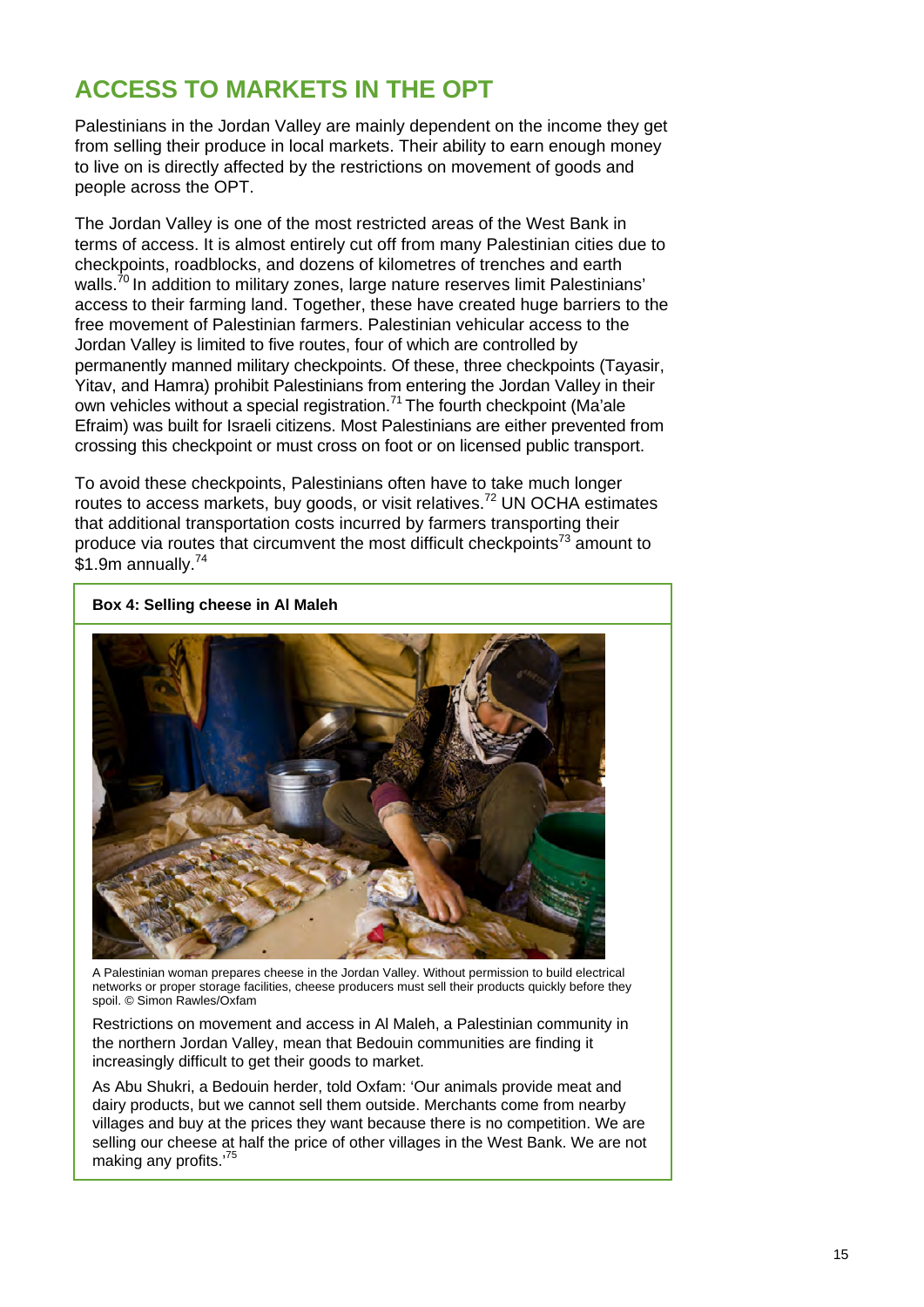The establishment of Israeli settler-only roads and military zones means that many Palestinian farmers throughout the Jordan Valley are not able to access their farms. Tractors and other equipment are often confiscated, while herders are prevented from grazing their animals, which are often impounded for straying into a military zone. Palestinian herders must also buy wheat or barley to feed their herds, because they do not have access to their pastures.<sup>76</sup> These significant additional costs incurred due to restrictions on access and movement are stifling production and driving many Palestinian households further into poverty.

While Palestinian farmers face major physical and other obstacles in getting their produce into local markets, Israeli goods are flooding the Palestinian market. Palestinian sources estimate that the value of goods produced in settlements across the West Bank, and sold on the Palestinian market, is around \$500m annually.<sup>77</sup>

#### **ACCESS TO MARKETS OUTSIDE THE OPT**

The Government of Israel imposes further restrictions on Palestinian goods being transported into or out of the OPT. There are six commercial crossings between the West Bank and Israel where goods must be unloaded from the Palestinian vehicle, checked extensively, then re-loaded onto an Israeli vehicle on the other side (often referred to as the 'back-to-back' system).

According to UN OCHA, delays caused by inspection procedures at checkpoints in the West Bank cost an estimated \$321,423 annually.<sup>78</sup> In contrast, Israeli settlers' access to Israeli and international markets is facilitated by special roads and a significant number of Israeli government subsidies, including free access to air and sea ports. This allows settlers to capture both local and external markets, and gives them a significant competitive advantage over Palestinian farmers.

In order to access global markets, Palestinian traders must either ship their produce out of Israeli ports or via Ben Gurion International Airport in Tel Aviv (the preferred option for accessing EU, North American, or East Asian markets), or through Jordan (the preferred option for accessing Arab Gulf markets). Again, excessive time delays, increased transport, labour, and equipment costs, security checks, lack of access to proper storage facilities, and damage inflicted during loading and unloading reduce the competitiveness of Palestinian agricultural produce. This also introduces high levels of unpredictability in terms of quality and delivery times, preventing Palestinian farmers from reliably meeting buyers' requirements that would enable them to penetrate global markets.<sup>79</sup>

In order to overcome these difficulties, the EU should continue to press for real opportunities for Palestinian producers to access European markets, including urgently pushing for an end to Israeli government restrictions on the movement and transport of goods. As the EU Representative to the West Bank and Gaza Strip, John Gatt-Rutter, said recently: 'Israel has a major responsibility for ensuring access and movement and facilitating Palestinian trade.<sup>80</sup>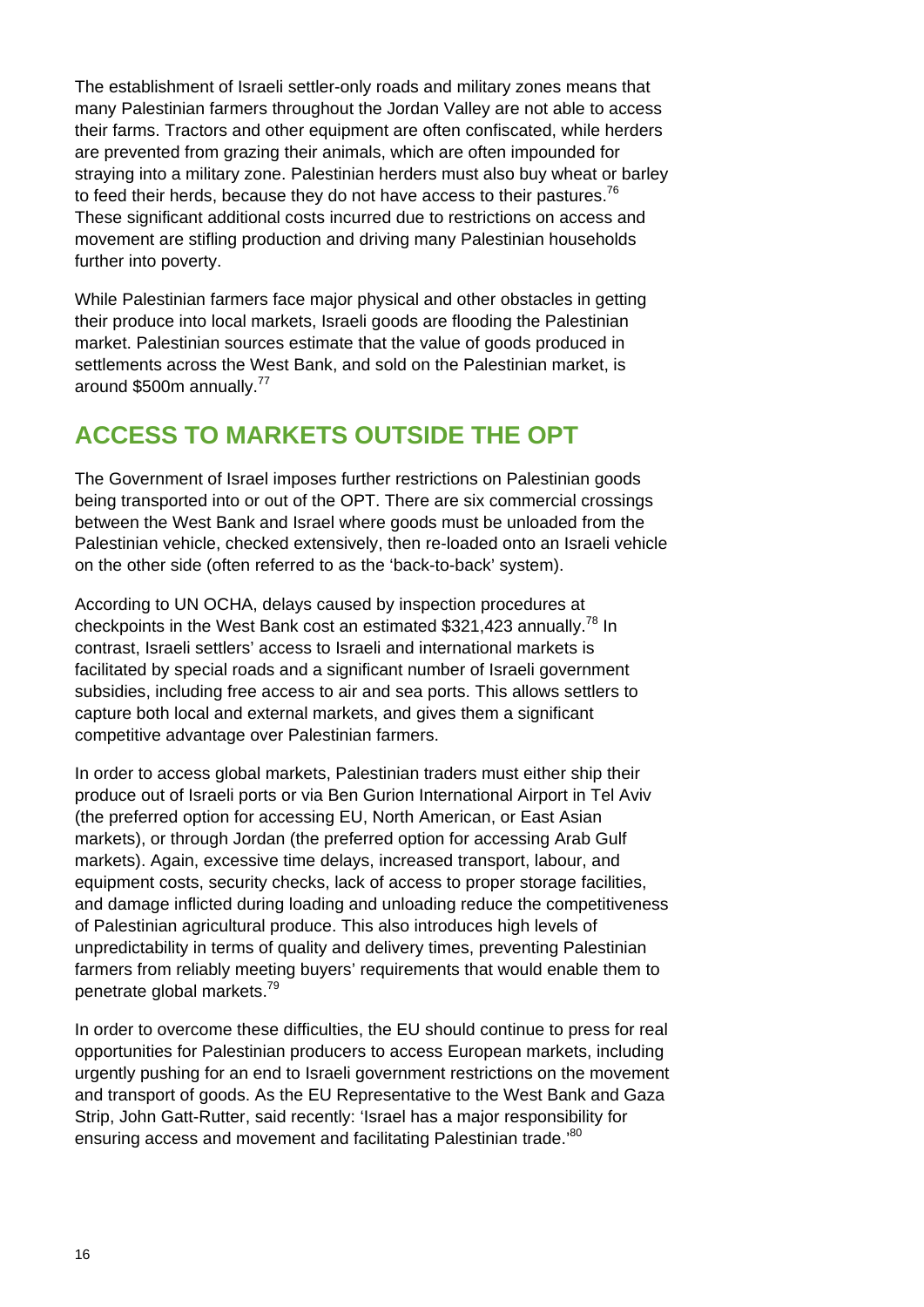### EXPLOITATION OF LABOUR

The raft of legislative restrictions and practices described above, which restrict Palestinian economic development and livelihoods, also limit alternative employment opportunities. This leaves many Palestinians with little option but to seek employment on Israeli settlement farms, which in some cases have been built on land expropriated from them. Some Palestinian farmers have become, in effect, tenant workers on what used to be their own land.

The Israeli settlement economy, on the other hand, benefits from the exploitation of Palestinian labour, including child labour.<sup>81</sup> According to the Palestinian Central Bureau of Statistics, some 9,500 Palestinians are employed in agricultural settlements, 1,800 of whom work in settlements in the Jordan Valley (92 per cent are male and 8 per cent are female). Israeli sources put this figure much higher.<sup>82</sup> As documented by the Israeli NGO Kav LaOved, among others, these workers often face discrimination and violations of their rights. $83$ 

While the minimum wage in Israel is currently \$6.00 per hour, Palestinians working on Israeli settlements in the Jordan Valley are paid only an average of \$2.00–\$4.80 per hour. $84$  None of the Palestinian workers interviewed by Oxfam received the benefits that Israeli workers are entitled to by law, including holidays, overtime pay, transportation costs, health insurance, sick pay, or payments from a provident fund.

The PA has recently taken measures to discourage Palestinians from working on settlements because, it says, they are helping to strengthen the Israeli economy rather than the Palestinian economy. However, it has provided few viable alternatives, because Israeli-imposed restrictions in the Jordan Valley have limited opportunities for investment and development.

It is therefore essential that the PA plays a strong role in ensuring the future development of the Jordan Valley by putting employment opportunities for Palestinians at the heart of its strategic national plans.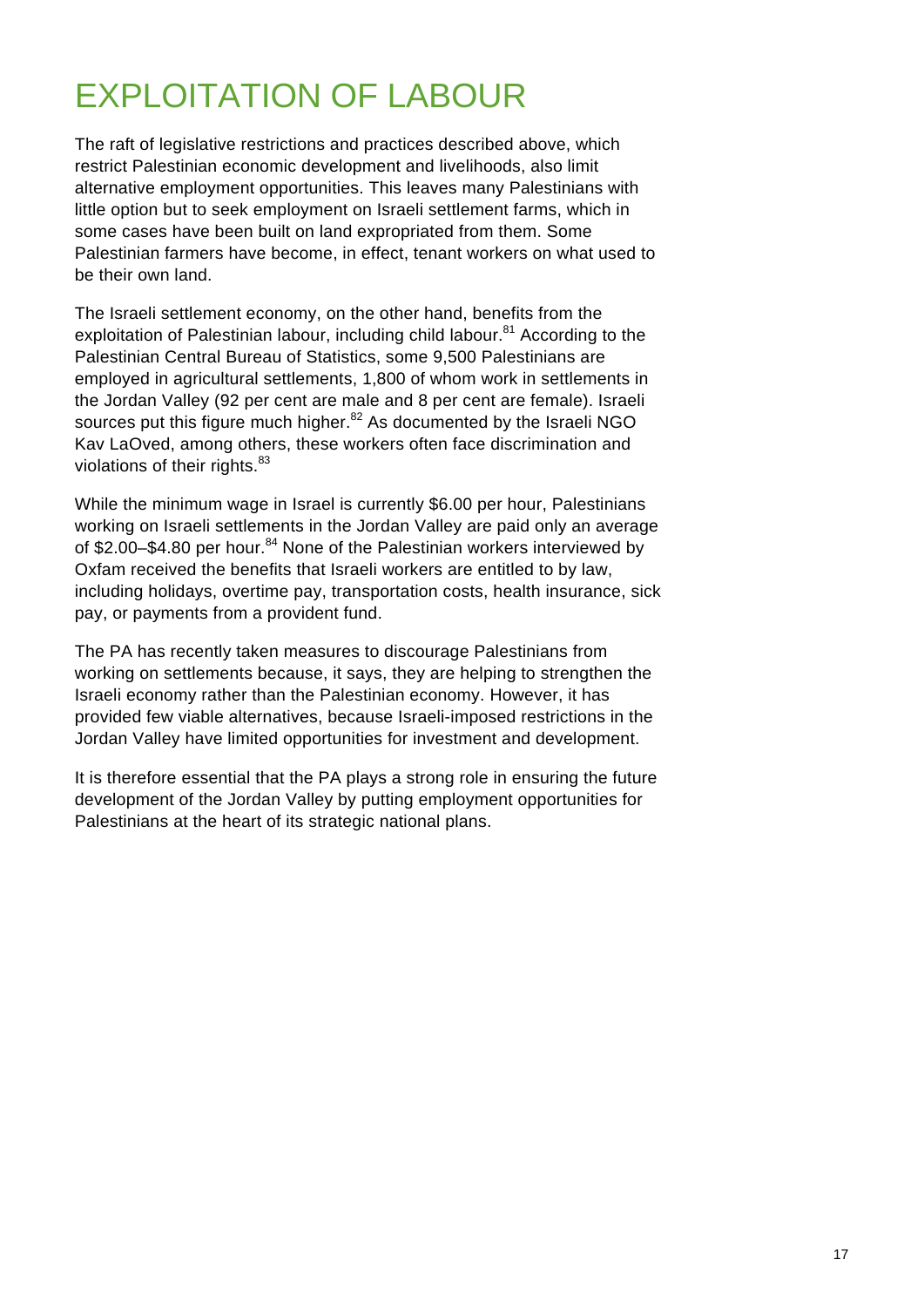**Box 5: Palestinian workers on settlement farms** 



A settlement farm in the Jordan Valley. With subsidies for land, water, and other inputs, settlement farms produce a range of agricultural products including milk, poultry, dates, and fresh produce. © Simon Rawles/Oxfam

Six days a week, Mariam,  $85$  a Palestinian worker, wakes up before sunrise and walks from her village to a junction on the main road, where a van is waiting to take her and other workers to an Israeli settlement farm.

There, she works eight hours a day picking grapes, dates, or tomatoes. She earns between \$15 and \$34 a day, depending on the season. However, she has to pay a daily fee ranging from \$4 to \$12 to the Palestinian sub-contractor who manages her work permit and arranges her transportation.

Although Mariam has worked for her employers for 16 years, she has never received any form of health care or pension plan. 'I have to work, I need to make a living,' she says. 'There are just women in my family. We don't have our own land. I bear the responsibility of caring for my mother and younger sisters.'

She says she believes that Israeli settlements pose a threat to her future and her community, but that she has no other choice of work.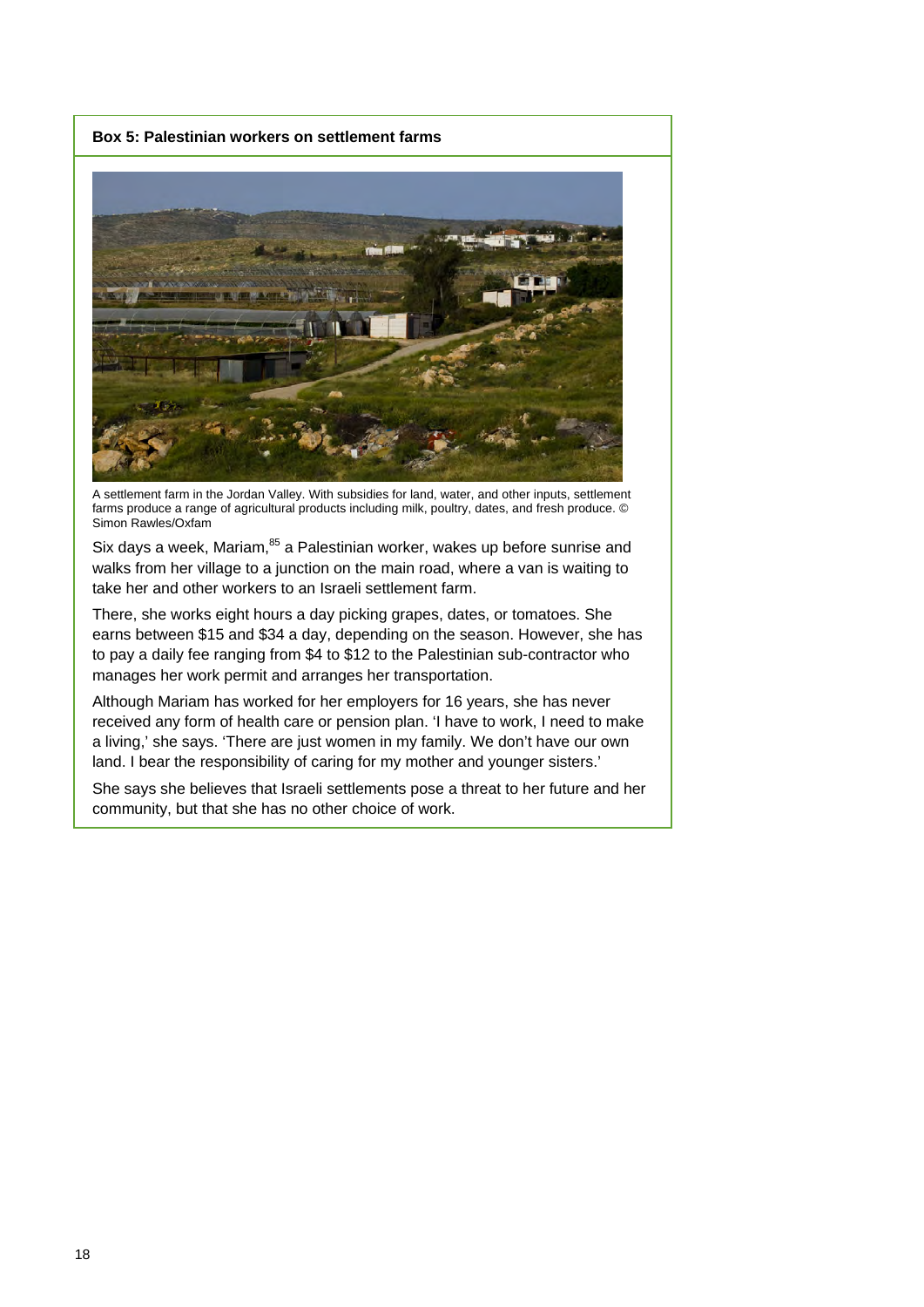# 3. CONCLUSION: ENVISIONING A VIABLE FUTURE

In order to unlock the development potential of the Jordan Valley and enable Palestinians to escape poverty, the international community must press the Government of Israel to end the policies that significantly harm Palestinian livelihoods. This requires urgent and sustained action.

It is estimated that if Israeli restrictions were removed, an additional 50 sq/km in the Jordan Valley could be cultivated, allowing high-value, export-oriented products such as vegetables, flowers, and herbs to be grown. This could add \$1bn a year to the Palestinian economy, or 9 per cent of GDP,<sup>86</sup> significantly reducing Palestinian dependence on international development aid.<sup>87</sup>

Palestinian development will also require substantial international (including private) investment in industry, as well as in rural livelihoods and the tourism sector. The enormous potential provided by the Dead Sea, already a great source of revenue for the Israeli economy, could attract thousands of tourists and provide minerals to develop a Palestinian cosmetics industry if the Jordan Valley was returned to Palestinian administration. The Palestinian agricultural sector should also be developed to increase Palestinian farmers' share of both local and export markets.

While recognising the challenges, it is vital that concrete steps are taken now to promote Palestinian development. In light of the restrictive permit and planning polices put in place by the Israeli authorities, which hinder poverty alleviation, donors should move ahead and support development projects in the Jordan Valley and elsewhere in Area C, even if they have not been explicitly approved by the Israeli Civil Administration (unless Israeli refusal is based on genuine security concerns that are legitimate under international law). Donors should ensure that this is supported by collective diplomatic action at the highest level to protect Palestinian communities and prevent the demolition of Palestinian civilian infrastructure, illegal under IHL.

The PA could also do more. That should include a government-funded campaign encouraging consumer support for Palestinian produce. However, in order to be more competitive on the export market, quality needs to be enhanced, costs need to be reduced, and production should be diversified and increased to maintain a steady supply for buyers. Investments are needed in branding, marketing, and the establishment of trade contacts – particularly with new markets in the Arab world and Europe, where trade agreements provide an advantage.

While the PA currently only has full jurisdiction over Area A and partial jurisdiction over Area B, the creation of a new national development plan which includes Area C (where nearly all of the Jordan Valley is located) and other marginalised parts of the OPT will allow Palestinians to prepare for a future Palestinian State alongside Israel. This should be an inclusive process, taking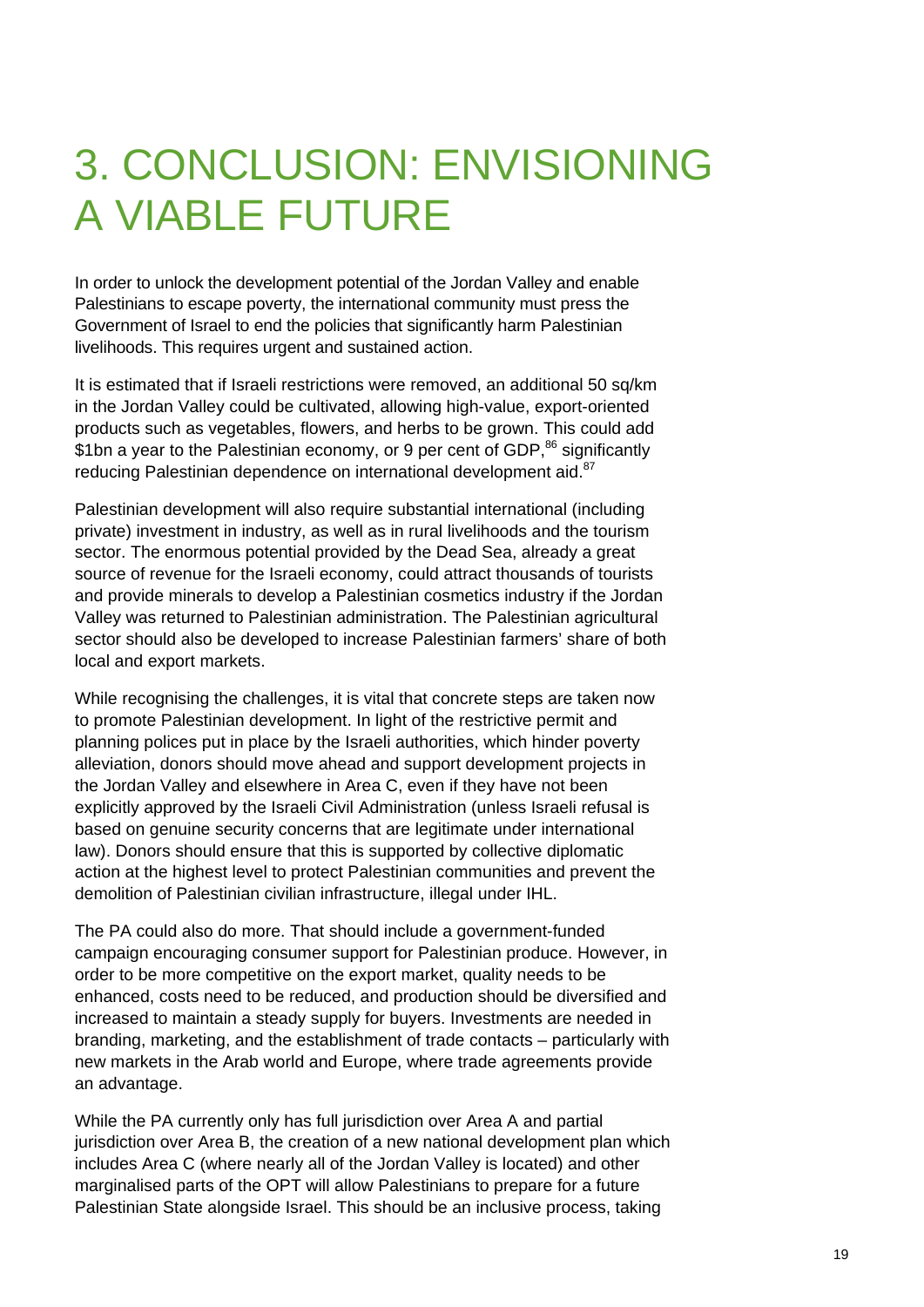account of the priorities of local communities in planning their futures. This reimagining would help develop a shared vision of what Palestinians want the Jordan Valley to look like.

The new development plan should build on the Palestinian Authority Ministry of Agriculture's existing strategy (2010–13), which recognises the need to promote farmers' livelihoods in order to keep them on their land. But it must also ensure that the environment is conserved and protected against deterioration, including reclamation of land and rehabilitation and improvement of water supply systems.

This report has described how restrictions imposed by Israeli authorities on Palestinians living in the Jordan Valley are limiting opportunities for economic growth and pushing the Palestinians living there into greater poverty. The broad-ranging nature and sheer number of these restrictions suggest that they are part of a systematic policy to push Palestinians off their land, while increasing Israeli control over the Jordan Valley and other parts of Area C. It is vital that the Israeli government and Palestinian authorities, with the support of the international community, act now to ensure that the vision of two states living side by side in peace, security, and prosperity can be realised.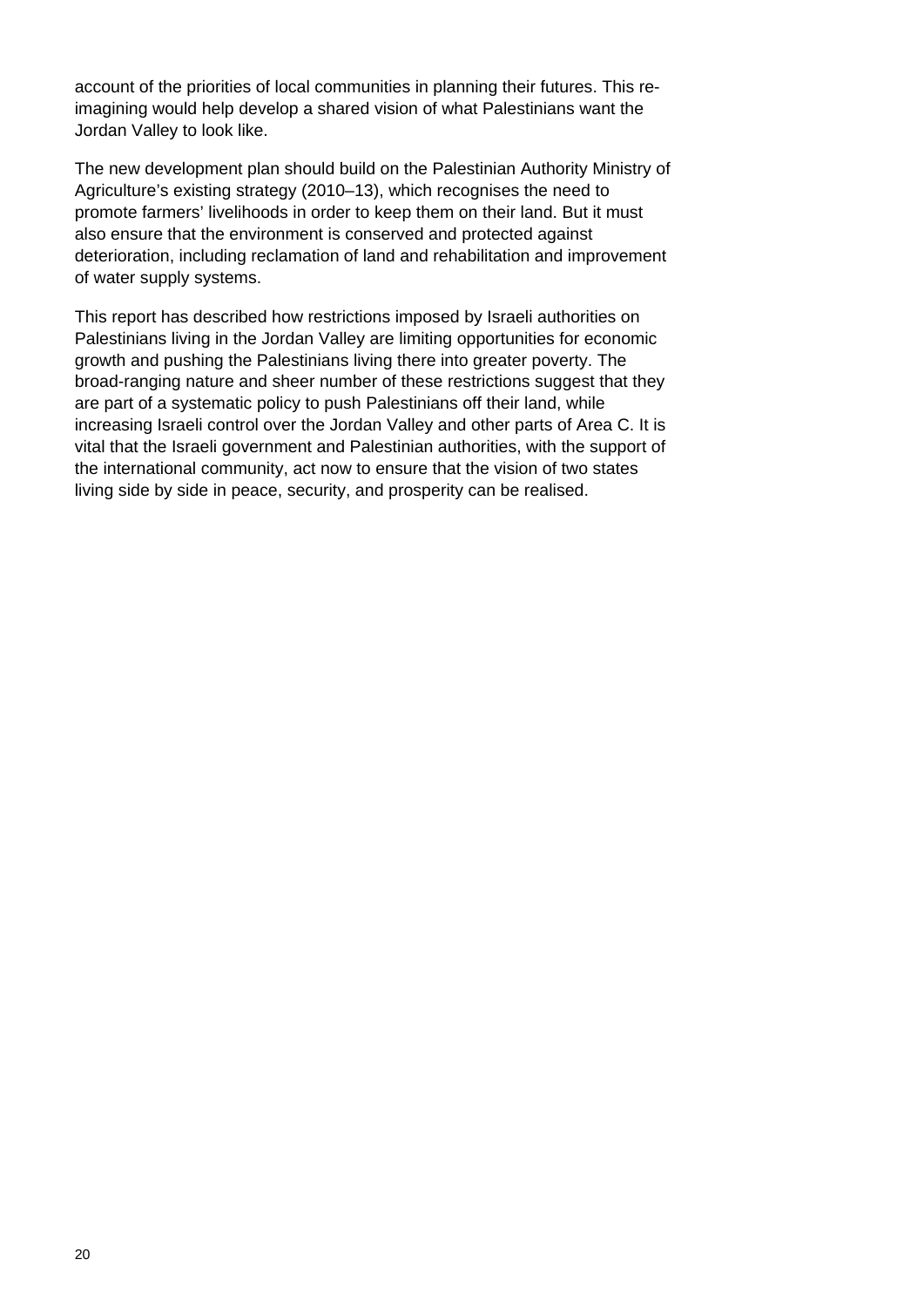# 4. RECOMMENDATIONS

#### **The EU should:**

- **Move beyond statements and take urgent action to press the Government of Israel to end the construction of illegal settlements** and comply with its responsibilities under international law, in line with the 2004 Advisory Opinion of the International Court of Justice (ICJ) on the Wall in the OPT, which the EU has endorsed;
- **Take immediate steps to ensure the implementation** of the May 2012 EU Foreign Affairs Council conclusions,<sup>88</sup> and the recommendations of the recent EU Heads of Diplomatic Mission reports on Area C and East Jerusalem, including:
	- o Pressing the Government of Israel to transfer planning authorities relating to Palestinian villages and towns in the Jordan Valley and across Area C to Palestinian control;
	- o Publicly, collectively, and systematically voicing objections at the highest level and taking action to prevent involuntary population movements, displacements, and evictions, as well as the demolition of civilian infrastructure, and supporting the Palestinian population in doing the same;
	- o Issuing an annual report on the situation in Area C (including the Jordan Valley) on the same basis as the EU annual report on East Jerusalem, including measuring progress in accordance with the EU IHL guidelines, and submitting recommendations for joint action;
	- o Ensuring that there is an EU presence, including at Israeli courts, when there is a risk of demolitions or evictions of Palestinian families;
	- o Ensuring that there is EU intervention when Palestinians are arrested or intimidated by Israeli authorities for peaceful cultural, social, or political activities;
- **Put in place measures that will allow for the full implementation of the EU–PLO Association Agreement**, which provides real opportunities for Palestinian produce to access European markets, including pushing for an end to Israeli restrictions on the movement and transport of goods.

#### **The international community, donors, and Palestinian and international NGOs should:**

- **Support the drafting of a comprehensive Palestinian National Development Plan**, which includes a strong strategy for the Jordan Valley and other parts of Area C, in consultation with the Palestinian people, and ensures that all strategies and projects are in line with national plans;
- **Systematically include a civilian protection component** within their programmes (e.g. ensuring legal aid and budget for planning and zoning);
- **Initiate and support development projects in the Jordan Valley and other parts of Area C**, including building new schools, community centres, clinics, municipal buildings, roads, irrigation, and other infrastructure projects.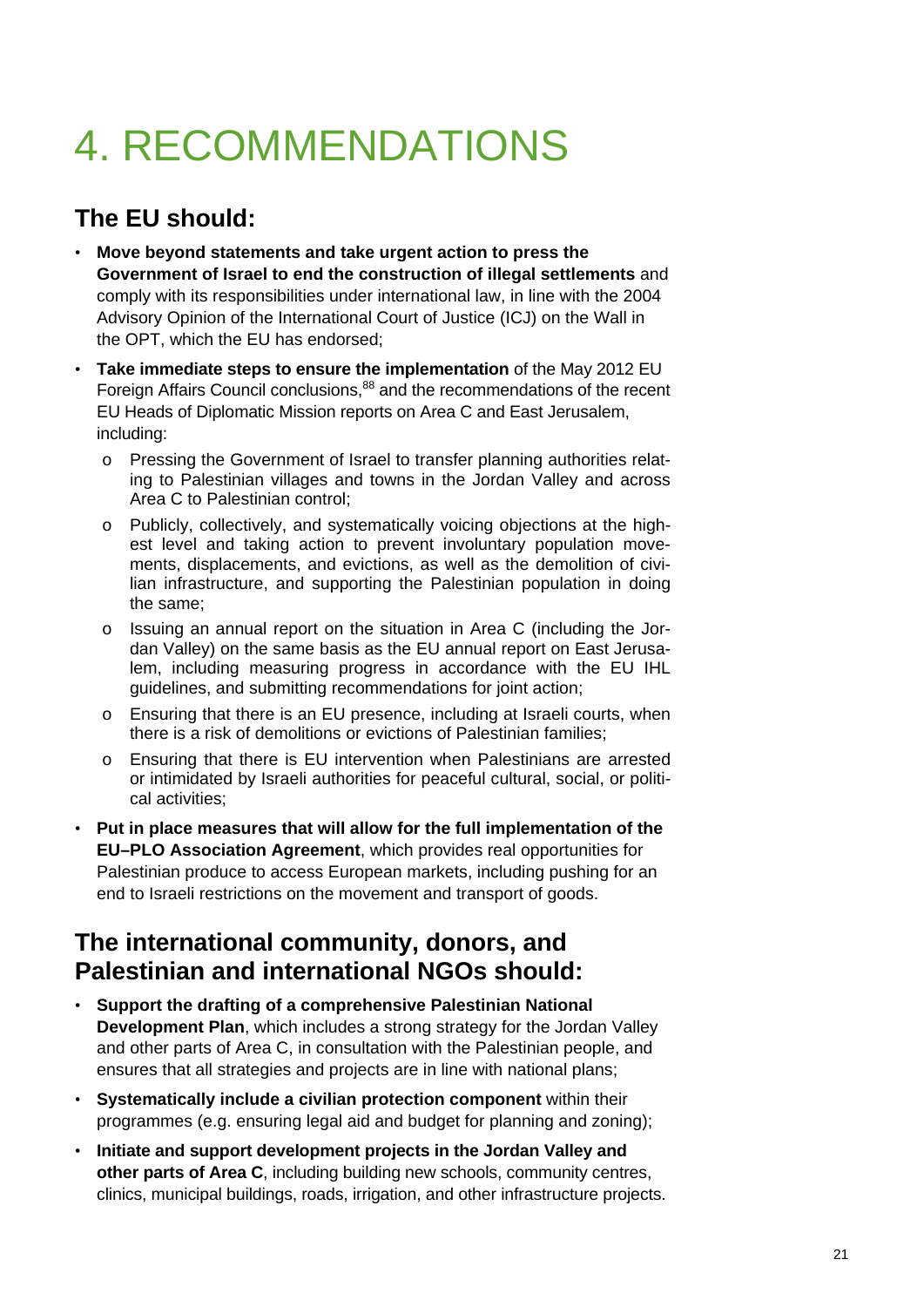They should also monitor implementation closely and, backed by diplomatic and political support, move ahead with projects even if they have not been approved by the Israeli Civil Administration (unless Israeli refusal is based on genuine security concerns that are legitimate under international law), in line with the draft recommendations of the EU Heads of Diplomatic Mission report on Area C;

• **Support Palestinians to stay on their land in the Jordan Valley and other parts of Area C** through prioritising provision of water, fodder, and shelter in the event of demolitions, and providing sustainable livelihoods opportunities to Palestinian farmers and herders (e.g. providing microfinance, reclaiming land, and rehabilitating and improving water supply systems, etc.).

#### **The Palestinian Authority should:**

- **Produce and implement a more comprehensive and consultative National Development Plan that identifies priority needs** across the entire OPT, including the Jordan Valley and other parts of Area C;
- **Support Palestinian farmers in the Jordan Valley (and other parts of Area C) to preserve their livelihoods** by:
	- o Supporting farmers to stay on their land through prioritising provision of water, fodder, and shelter in the event of demolitions, etc.;
	- o Reviewing heavy taxation laws on agricultural income (set to be implemented in 2013);
	- o Promoting Palestinian produce among consumers to increase its share in local markets, and support local producers to improve quality, branding, and marketing to increase export sales;
- **Agree and adopt a common position** (i.e. within the Prime Minister's office, line ministries, and local authorities) with regard to the Israeli permit regime in order to work with the international community to initiate and support development projects in Area C, even if they have not been approved by the Israeli Civil Administration (unless Israeli refusal is based on genuine security concerns that are legitimate under international law), in line with the draft recommendations of the EU Heads of Diplomatic Mission report on Area C.

#### **The Government of Israel should:**

- **Immediately halt the construction of illegal settlements** in the West Bank (including East Jerusalem) in line with the recommendations of the 2004 ICJ Advisory Opinion. It should:
	- o End existing incentives to settlements;
	- o Withdraw from all existing settlement infrastructure;
	- o Cancel legislative and regulatory acts related to the settlements;
	- o Make reparations for damages caused by the settlements;
- **End policies and practices that are illegal under international law and harm the livelihoods of Palestinian civilians.** It should:
	- o Immediately cease the demolition of Palestinian infrastructure, including housing, water infrastructure, and agricultural assets;
	- o End the confiscation of Palestinian natural resources, particularly land, agricultural assets, and water, which are essential to sustainable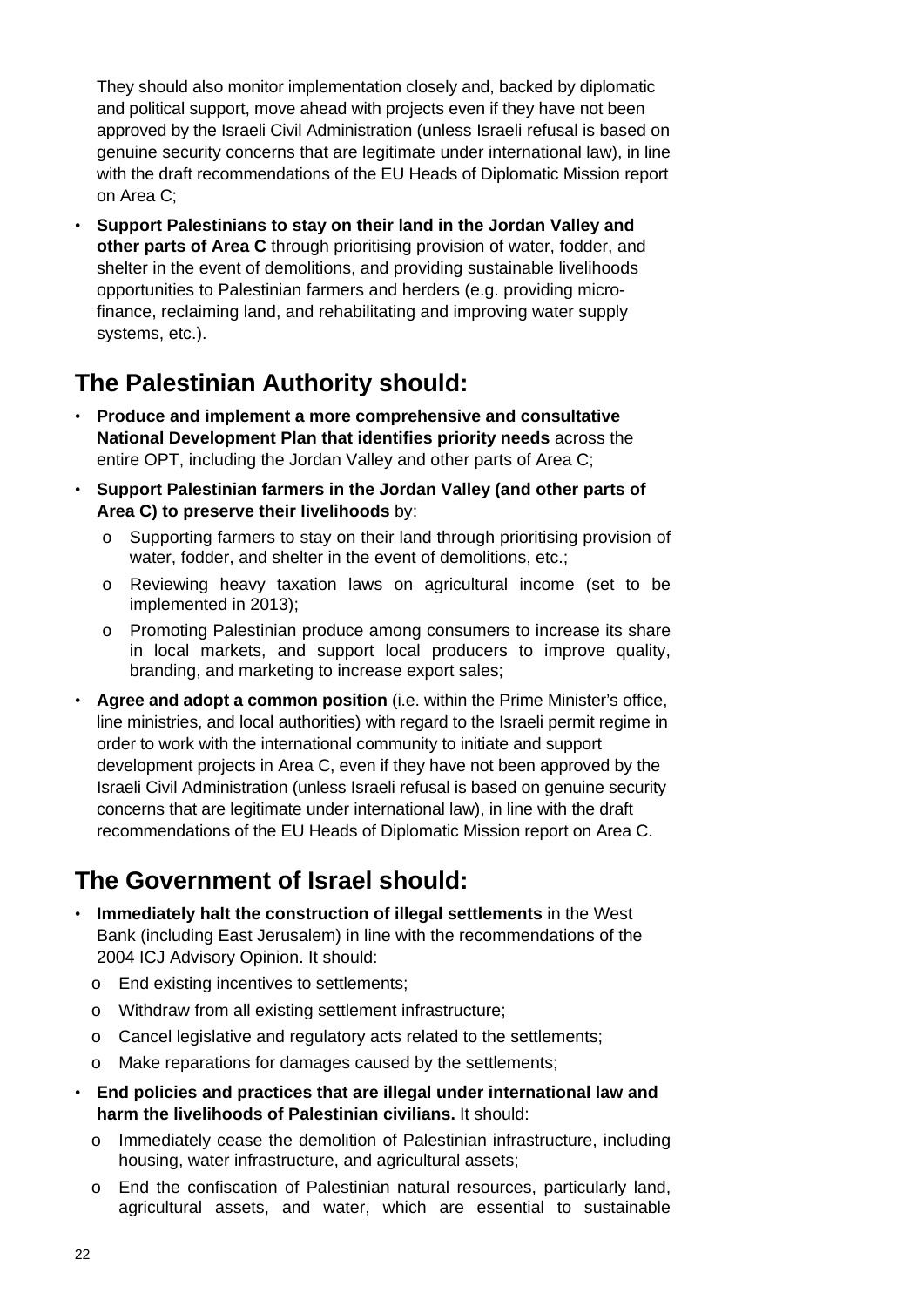livelihoods, and provide remedy for past confiscations in line with the ICJ Advisory Opinion;

- o Rescind Military Order 418 and hand over responsibility for planning and permits to Palestinians;<sup>89</sup>
- o End excessive delays for the transport of produce and improve access to external markets for agricultural produce, in line with past agreements with the PA, such as the Paris Protocols;
- **Ensure the protection of the Palestinian population**, including through the application of the rule of law in relation to violence by Israeli settlers against Palestinians and their property and livelihoods, without discrimination or exception.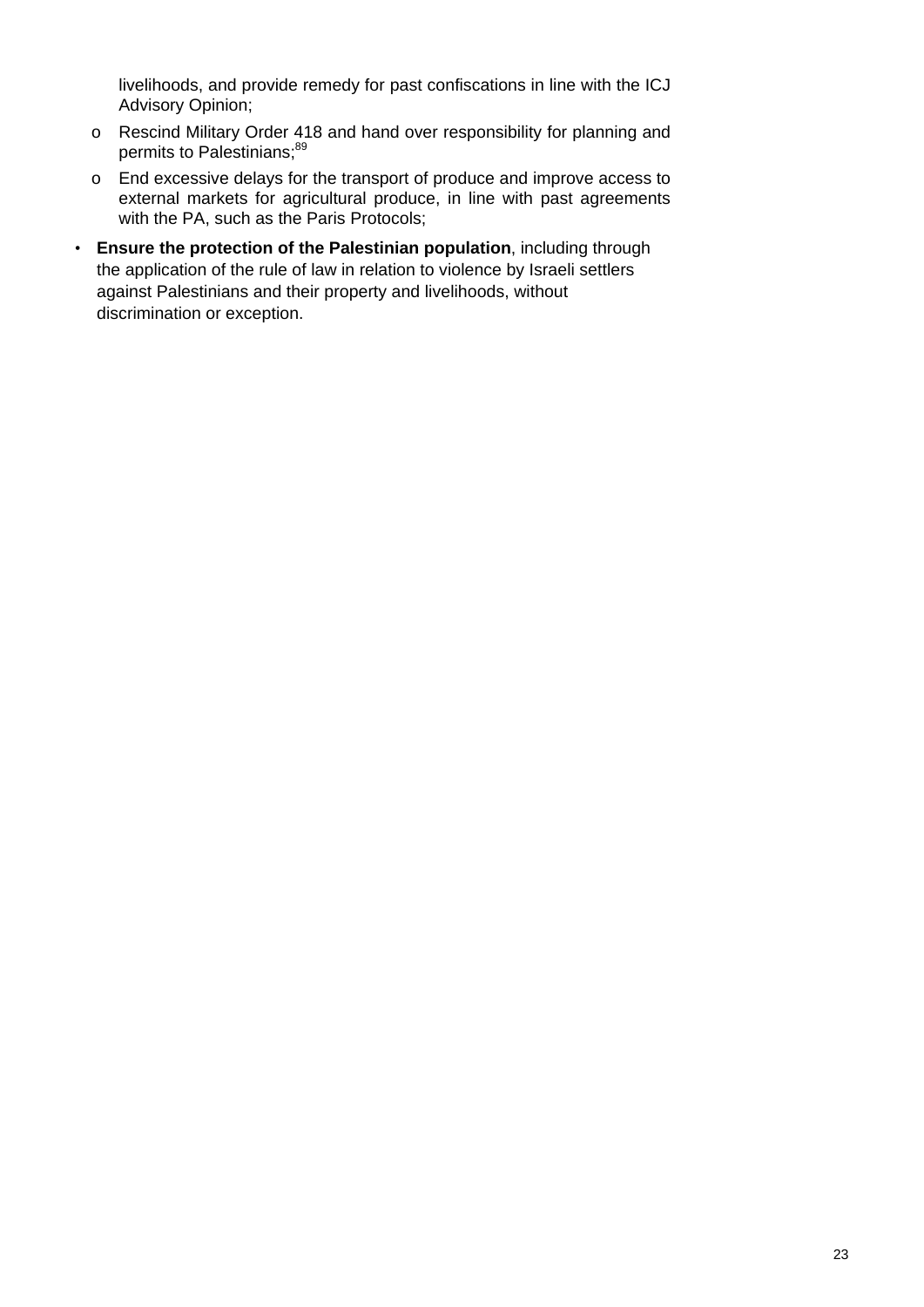#### **NOTES**

- <sup>1</sup> Save The Children UK (2009) 'Fact Sheet: Jordan Valley', October 2009, p.1. See also AIX Group, 'Economic Development of the Jordan Valley' (March 2009).
- <sup>2</sup> United Nations Office for the Coordination of Humanitarian Affairs (UN OCHA) (2011) 'Humanitarian Fact Sheet on Area C of the West Bank', July 2011; and UN OCHA, March 2012.
- $^3$  The Israeli Civil Administration was established by the Government of Israel in 1981, in order to carry out practical bureaucratic functions within the territories occupied in 1967 (which includes the Jordan Valley). The Civil Administration is a part of a larger entity known as Coordinator of Government Activities in the Territories (COGAT), which is a unit in the Defence Ministry of Israel.
- <sup>4</sup> Figures for demolition orders and demolitions for Palestinian communities are official statistics provided by the Israeli Ministry of Defense to the Israeli Knesset, later published by Peace Now, Area C: Palestinian Construction and Demolition Stats – February 2008. Available at: <http://www.peacenow.org.il>. See also OCHA (2009) 'Restricting Space: The Planning Regime Applied By Israel in Area C of the West Bank'. http://www.ochaopt.org/documents/special\_focus\_area\_c\_demolitions\_december\_2009.pdf
- <sup>5</sup> I. Gal et al. (2010), cited in the Palestinian Ministry of National Economy and the Applied Research Institute Jerusalem (ARIJ) (2011) 'The Economic Costs of the Israeli Occupation for the Occupied Palestinian Territory', September 2011; and World Bank (2010) 'The Underpinnings of the Future Palestinian State: Sustainable Growth and Institutions: Economic Monitoring Report to the Ad Hoc Liaison Committee', September 2010.
- $<sup>6</sup>$  In Mav 2011, Israeli Prime Minister Benyamin Netanyahu stated, in an address to the US Congress, 'that he favours a military,</sup> as opposed to civilian, presence in the Jordan Valley'. See *Washington Post* (2011) 'Transcript: Israeli Prime Minister Benjamin Netanyahu's address to Congress', 24 May 2011. http://www.washingtonpost.com/world/israeli-prime-ministerbinyamin-netanyahus-address-to-congress/2011/05/24/AFWY5bAH\_story.html
- 7 See International Committee of the Red Cross (ICRC), *Geneva Convention Relative to the Protection of Civilian Persons in Time of War (*Fourth *Geneva Convention)*, 12 August 1949, Article 49; and Theodor Meron (1967) 'Legal Opinion on Civilian Settlement in the Occupied Territories', Israeli State Archives, 153.8/7921/3A.
- <sup>8</sup> UN OCHA (2012) 'Humanitarian Fact Sheet on the Jordan Valley and Dead Sea Area', February 2012.
- 9 S. Hever (2010) *The Political Economy of Israel's Occupation: Repression Beyond Exploitation*, London: Pluto Press.
- <sup>10</sup> B'Tselem (2012) 'Encouragement of Migration to Settlements', 1 January 2012.
- <sup>11</sup> Figures quoted at NIS 7.2m; this was equal to approximately \$1.9m at the time of writing. UN OCHA (2011) 'Special Focus: West Bank Movement and Access Update'.
- <sup>12</sup> EU Heads of Diplomatic Mission report (2011) 'Area C and Palestinian State-Building', July 2011, p.9.
- <sup>13</sup> The Palestinian Central Bureau of Statistics notes that 26.4 per cent of Palestinians in the Jordan Valley live below the poverty line, with 16.4 per cent living in deep poverty, as compared with West Bank averages of 18.3 per cent and 8.8 per cent respectively. Palestinian Central Bureau of Statistics, Jericho and Al Aghwar Governorate Statistical Year Book, October 2011.
- <sup>14</sup> Benyamin Netanyahu cited in H. Keinon (2012) 'PM: Israeli presence necessary in Jordan Valley', *The Jerusalem Post*, 30 January.
- <sup>15</sup> In May 2011, the Israeli Ministry of Agriculture and Rural Development announced plans to increase the cultivated lands of Jordan Valley settlements by 130 per cent (80 dunams; one duman = 1,000 sq metres) and increase their water allocation by 20 per cent (51,000 cubic metres per plot/per settler, as opposed to the previous 42,000 cubic metres). While this plan has yet to be enacted, it has not been rescinded and therefore Palestinian livelihoods are still facing a significant threat.
- <sup>16</sup> *Ha'aretz* (2012) 'Knesset Finance Committee okays huge payout to West Bank settlements', 21 March 2012*.*The exact figure was NIS 7.6m for the Jordan Valley and Binyamin district. At the time of conversion (May 2012), this was worth approximately \$2m.
- 17 As Israeli Foreign Minister Avigdor Lieberman commented on 29 February 2012: 'It would be impossible to ensure the security of the State of Israel without an Israeli presence in the Jordan Valley... [The communities/settlements] will remain in place and we will work to strengthen them.' See E. Benari (2012) 'Lieberman: There's no security without the Jordan Valley', Israel National News website, 1 March 2012. http://www.israelnationalnews.com/News/News.aspx/153309
- <sup>18</sup> EU Heads of Diplomatic Mission report (2011) op. cit., p.1.
- 19 Council of the European Union (2012) 'Council Conclusions on the Middle East Peace Process', 3166th Foreign Affairs Council meeting, Brussels, 14 May 2012. http://www.consilium.europa.eu/uedocs/cms\_Data/docs/pressdata/EN/foraff/130195.pdf
- 
- $^{20}$  This recommendation has not yet been formally endorsed by the EU Heads of Missions.
- 21 Council of the European Union (2012) 'Council Conclusions on the Middle East Peace Process', op. cit.
- 22 Although limited responsibility for education and other civilian sectors was given to the PA.
- 23 UN OCHA (2012) 'Humanitarian Fact Sheet on the Jordan Valley and Dead Sea', op. cit.
- <sup>24</sup> These are Israeli local government entities which represent settlements in the area. Each Regional Council governs a number of settlements.
- $^{25}$  The Government of Israel made it harder for Palestinians to register land ownership (and nearly impossible for refugees), which allows the State to become the 'Custodian of Absentee Property'.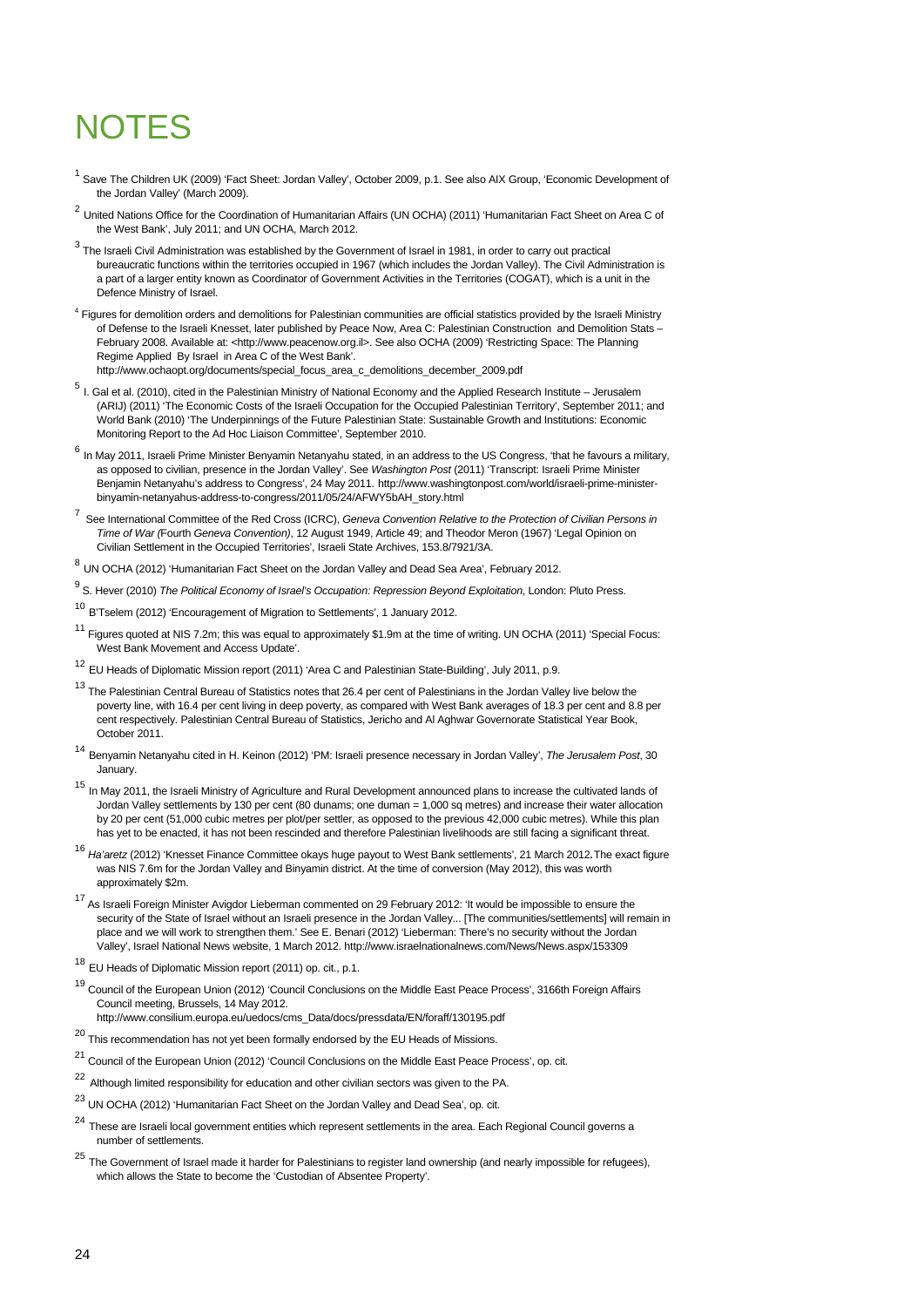<sup>26</sup> Norwegian Refugee Council (2011) 'Housing, Land and Property in the West Bank, Area C, Training Manual'.

<sup>27</sup> Hague Regulations (1907) Article 55.

- 28 Association of Civil Rights in Israel (ACRI) (2011) 'Survey: Israeli Opinion: The Jordan Valley', June 2011. http://www.acri.org.il/en/wp-content/uploads/2011/06/ACRI-Jordan-Valley-Survey-ENG.pdf, accessed 23 May 2012.
- <sup>29</sup> The Jordan Valley is the main route between Northern and Southern Israel, as well as a popular Israeli tourist destination (it includes the Dead Sea and Masada). Settlements span the length of the Jordan Valley. Visually, it looks no different from the rest of Israel, with Israeli signposting, shops, and coffee stops along the way. This gives the average Israeli the impression that the Jordan Valley is as much a part of Israel as the Negev.
- <sup>30</sup> Legally speaking 'requisition', 'confiscation' and 'allocation' of land are different issues. 'Requisition' is usually temporary and does not change the ownership of the land; 'confiscation' involves a change of ownership; and (re)allocation refers to a change in land-use. Although the example given relates to the 're-allocation' rather than the legal 'requisition' or 'confiscation' as such, the long term nature of the 'reallocation' of land for settlements amounts to de fact 'confiscation' (i.e. change of ownership).
- 31 Head of the Jordan Valley Regional [Israeli settlements] Council, 4 May 2012
- 32 The Interim Agreement on the West Bank and Gaza Strip, (also known as Oslo II) Article 40. This was intended to be an interim arrangement for no more than 5 years pending 'Final Status' negotiations.
- 33 UN OCHA (2012) 'How Dispossession Happens: The Humanitarian Impact of the Takeover of Palestinian Water Springs by Israeli Settlers', March 2012.
- 34 Chas T. Main, Inc. (1953) 'The Unified Development Of The Water Resources Of The Jordan Valley Region Prepared At The Request Of The United Nations Under Direction Of Tennessee Valley Authority.' Boston, Mass., Charlotte, N.C.
- 35 B'Tselem (2011) 'Dispossession and Exploitation: Israel's Policy in the Jordan Valley and Northern Dead Sea', May 2011. <sup>36</sup> Ibid.

- 37 No new Palestinian agricultural wells have been built in the West Bank since 1967. Approval has been denied by the Joint (Israeli-Palestinian) Water Committee responsible for approving water resource and infrastructure development in the West Bank, on which Israel wields veto power. The Joint Water Committee has recently agreed to the rehabilitation of some 50 Palestinian wells in the Jordan Valley that were active prior to 1967, pending the submission of detailed plans by the Palestinian Water Authority.
- 38 B'Tselem (2011) 'Dispossession and Exploitation', op cit.
- <sup>39</sup> Although water wells fall under the 'Joint Water Committee', which is a coordination body involving both Israeli authorities and the PA.
- <sup>40</sup> A product that is normally used to grow mainly fruit, but which could also be used to make bombs.
- <sup>41</sup> Palestinian Ministry of National Economy and the Applied Research Institute Jerusalem (ARIJ) (2011) op. cit.
- 42 Oxfam interview with Abed El-Jafer, Deputy Director of the Palestinian Authority Ministry of Agriculture, Jordan Valley Area, Jericho, 18 January 2012.
- <sup>43</sup> B'Tselem (2011) 'Dispossession and Exploitation', op. cit.
- <sup>44</sup> Heads of EU Diplomatic Mission report (2011) 'Area C and Palestinian State Building', July 2011, p.3.
- 45 Oxfam interview with Suleiman Romanieen, head of the Local Council, Al Auja, 14 December 2012.
- 46 Palestinian News and Info Agency (WAFA) (2012) 'Fayyad inaugurates first water dam in Palestine', 16 April 2012. See also: http://www.israelnationalnews.com/News/News.aspx/154815
- <sup>47</sup> AIXGROUP (2009) 'Economic Dimensions of A Two State Solution Between Israel and Palestine'.
- 48 UN OCHA (2011) 'Bedouin Relocation: Threat of Displacement in the Jerusalem Periphery', September 2011.
- 49 In the early 1990s, 200 Palestinian families were relocated from the Jerusalem periphery to enable the Ma'ale Adumim settlement to be built; 85 per cent reported abandoning their traditional livelihoods.
- <sup>50</sup> Ma'ale Adumim is considered to be strategically important in securing the main transport links to the Jordan Valley. See, for example: http://www.jcpa.org/text/security/dayan.pdf or http://jcpa.org/article/protecting-the-contiguity-of-israel-the-e-1-areaand-the-link-between-jerusalem-and-maale-adumim/
- 51 B'Tselem (2011) 'Expulsion of Bedouin Communities from the Ma'ale Adumim Area to a Site near the Abu Dis Waste Disposal Site'.
- <sup>52</sup> Council of the European Union (2012) 'Council Conclusions on the Middle East Peace Process', op. cit.
- <sup>53</sup> UN OCHA (2011) 'Humanitarian Fact Sheet on Area C of the West Bank', op. cit.; and Factsheet for the EU Foreign Affairs Council meeting. Information provided by UN OCHA, March 2012. Figures for demolition orders and demolitions for Palestinian communities are official statistics provided by the Israeli Ministry of Defense to the Israeli Knesset, later published by Peace Now, Area C: Palestinian Construction and Demolition Stats – February 2008. Available at: http://www.peacenow.org.il, op. cit.
- <sup>54</sup> In 2011 alone, 560 Palestinian-owned structures, including 200 residential structures and 46 rainwater collection cisterns and pools, were demolished by the Israeli authorities in Area C of the West Bank, many of these in the Jordan Valley. UN OCHA, Humanitarian Fact Sheet on Area C of the West Bank, July 2011
- 55 UN OCHA (2012) 'Humanitarian Factsheet on the Jordan Valley and Dead Sea Area'. .
- <sup>56</sup> Information provided by the Displacement Working Group, a multi-agency coordination body that collects data related to demolitions across the West Bank, including East Jerusalem, in order to help coordinate aid responses.
- <sup>57</sup> UN OCHA (2012) 'The Humanitarian Impact of Israeli Settlement Policies', January 2012.
- <sup>58</sup> Information provided the Displacement Working Group. See also: http://ecamnesty.blogspot.co.il/2010\_07\_01\_archive.html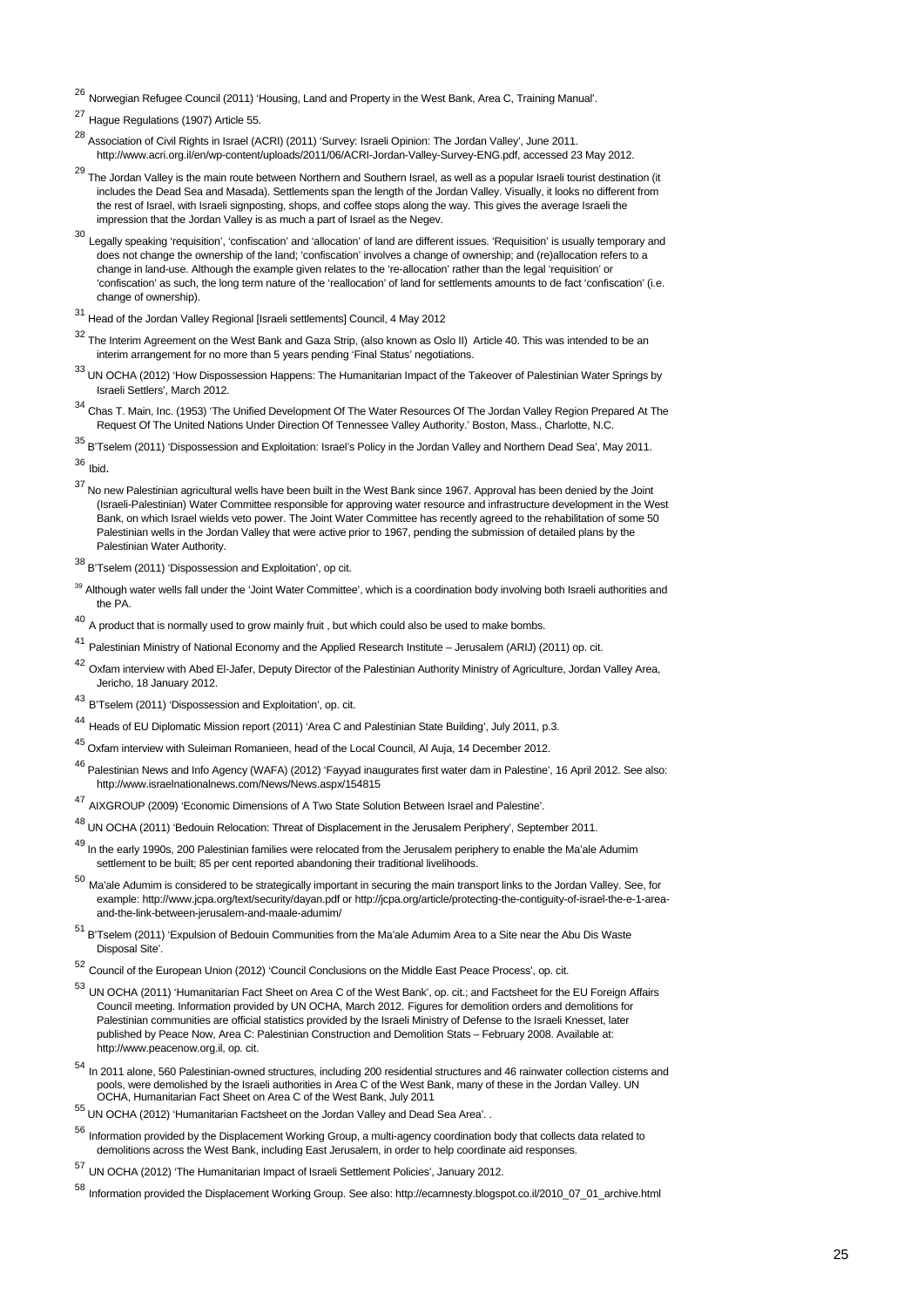- 59 Oxfam interview with Ali Zohdi, herder from Al Fariysiya, May 24 2012.
- $^{60}$  Update from Displacement Working Group members, March 2012.
- 61 T. Boutruche and M. Sassòli (2011) 'Expert Opinion on International Humanitarian Law Requiring of the Occupying Power to Transfer Back Planning Authority to Protected Persons Regarding Area C of the West Bank', 1 February 2011. http://rhr.org.il/heb/wp-content/uploads/62394311-Expert-Opinion-FINAL-1-February-2011.pdf
- <sup>62</sup> According to data received from Displacement Working Group members, April 2012.
- 63 Data provided by Displacement Working Group members, June 2012.
- 64 UN OCHA (2011) 'Israeli Settler Violence in the West Bank Fact Sheet', November 2011. According to the Palestine Centre, 2011 saw a 39 per cent increase in violence perpetrated by Israeli setters compared with 2010 and a 315 per cent increase compared with five years previously. http://www.thejerusalemfund.org/ht/a/GetDocumentAction/i/32678
- $65$  See reports by Israeli human rights groups or Breaking the Silence for more information on violence by soldiers: http://www.breakingthesilence.org.il/testimonies/publications. See also OCHA Protection of Civilians Database for more information and figures: http://www.ochaopt.org/poc.aspx?id=1010002
- <sup>66</sup> UN OCHA (2011) 'Israeli Settler Violence in the West Bank Fact Sheet', op. cit. See also reports by Israeli human rights organisations such as B'Tselem: http://www.btselem.org/settler\_violence
- <sup>67</sup> Yesh Din (2012) 'Law Enforcement upon Israeli Civilians in the West Bank,' Yesh Din Monitoring 2005–2011, 27 March 2012.
- <sup>68</sup> Council of the European Union (2012) 'Council Conclusions on the Middle East Peace Process', op. cit. (Conclusion no. 7).
- <sup>69</sup> UN OCHA (2012) 'The Humanitarian Impact of Israeli Settlement Policies', op. cit.
- <sup>70</sup> This includes access to markets in East Jerusalem and the Gaza Strip.
- $71$  Cars must be registered by residents of the Jordan Valley in order to use the roads. Residents attempting to enter while driving a vehicle registered in the Jordan Valley but not in their own names are often denied passage. Non-residents are only allowed to cross these checkpoints as pedestrians or if travelling via registered public transportation. Other vehicles can be allowed on an exceptional basis after performing a 'prior coordination' procedure with the Israeli authorities. UN OCHA (2011) 'Special Focus: West Bank Movement and Access Update'.
- $72$  From the south of the city of Jericho, using the main highways (Route 1 and then Road 90).
- 73 For example, using Route 1.
- <sup>74</sup> UN OCHA (2011) 'Special Focus: West Bank Movement and Access Update'.
- <sup>75</sup> Oxfam interview with Abu Shukri, Al Maleh area, 12 March 2012.
- 76 Oxfam (2011) 'Household Economic Approach, Occupied Palestinian Territory: West Bank 'Area C' Herders' Livelihoods Baselines', October 2011.
- <sup>77</sup> See Reuters (2010) 'Q&A Palestinians boycott Israeli settler goods', 27 May 2010; and Haaretz (2010) 'Abbas backs Palestinian boycott campaign of Israeli goods made in settlements,' 22 May 2010. This includes goods produced in industrial settlements.
- $^{78}$  The figure provided by UN OCHA for the total cost is NIS 1.2m; the agency also gives a figure of NIS 3,600 per day. The value in US dollars reflects the value at the time of conversion. UN OCHA (2011) 'Special Focus: West Bank Movement and Access Update.'
- <sup>79</sup> For example, the King Hussein Bridge/Allenby crossing is the main crossing point for Palestinian goods to Jordan. No Palestinian customs presence is allowed at the bridge. The crossing uses the back-to-back system, containers are prohibited from crossing to the Jordanian side, and the maximum pallet height for stacking goods is 1.8 metres. The security scanner in use at the crossing cannot handle large shipments, forcing many traders to transport through Israeli ports instead, which incurs much higher costs. The absence of proper storage or cooling facilities at the crossing means that goods can be damaged due to the long delays, which limits the types of produce that can be exported.
- $80$  EU Neighbourhood Info Centre (2012) 'New EU-funded programme to maximise Palestinian exports', 27 February 2012. http://www.enpi-info.eu/main.php?id=28167&id\_type=1
- $81$  See reports by Kav LaOved (Worker's Hotline); for example: http://www.kavlaoved.org.il/media-view\_engadec.html?id=2327
- <sup>82</sup> Ma'an Development Center (2011) 'Exploited Palestinian Labor in Israeli Agricultural Settlements in the Jordan Valley'. The Israeli NGO Kav LaOved, using data from the Israeli Civil Administration in 2008, puts the figure much higher, claiming that there are 20,000 Palestinian permit holders working in settlements and, along with the Palestinian Labour Union, estimates that an additional 10,000 workers are employed without permits, most of whom work in agricultural settlements in the Jordan Valley during harvest season. Kav LaOved (2010) 'Palestinian Workers in Israeli West Bank Settlements 2009'; and Oxfam interview with Abed Al Halim Dari, Kav LaOved Field Manager in charge of Palestinian workers, 21 January 2012. For more information on this, see, for example: http://www.similarsites.com/goto/kavlaoved.org.il
- <sup>83</sup> See: http://www.kavlaoved.org.il/publication\_eng.html
- <sup>84</sup> Ma'an Development Center (2011) 'Exploited Palestinian Labor in Israeli Agricultural Settlements in the Jordan Valley'. The average hourly wage figure given in the report is NIS 10. Conditions differ from settlement to settlement, so labourers tend to earn between NIS 50 and NIS 100 per day.
- $85$  At her request, the name of this settlement worker has been changed. Oxfam has also withheld the name of her village and the settlements she works on to protect her identity, as she was concerned about losing her job.
- 86 I. Gal et al. (2010), cited in the Palestinian Ministry of National Economy and The Applied Research Institute Jerusalem (ARIJ) (2011) 'The Economic Costs of the Israeli Occupation for the Occupied Palestinian Territory', September 2010; and World Bank (2010) 'The Underpinnings of the Future Palestinian State: Sustainable Growth and Institutions: Economic Monitoring Report to the Ad Hoc Liaison Committee', September 2010.
- <sup>87</sup> External Budget support to the PA in 2011 was \$789m: http://www.imf.org/external/country/WBG/RR/2012/052412.pdf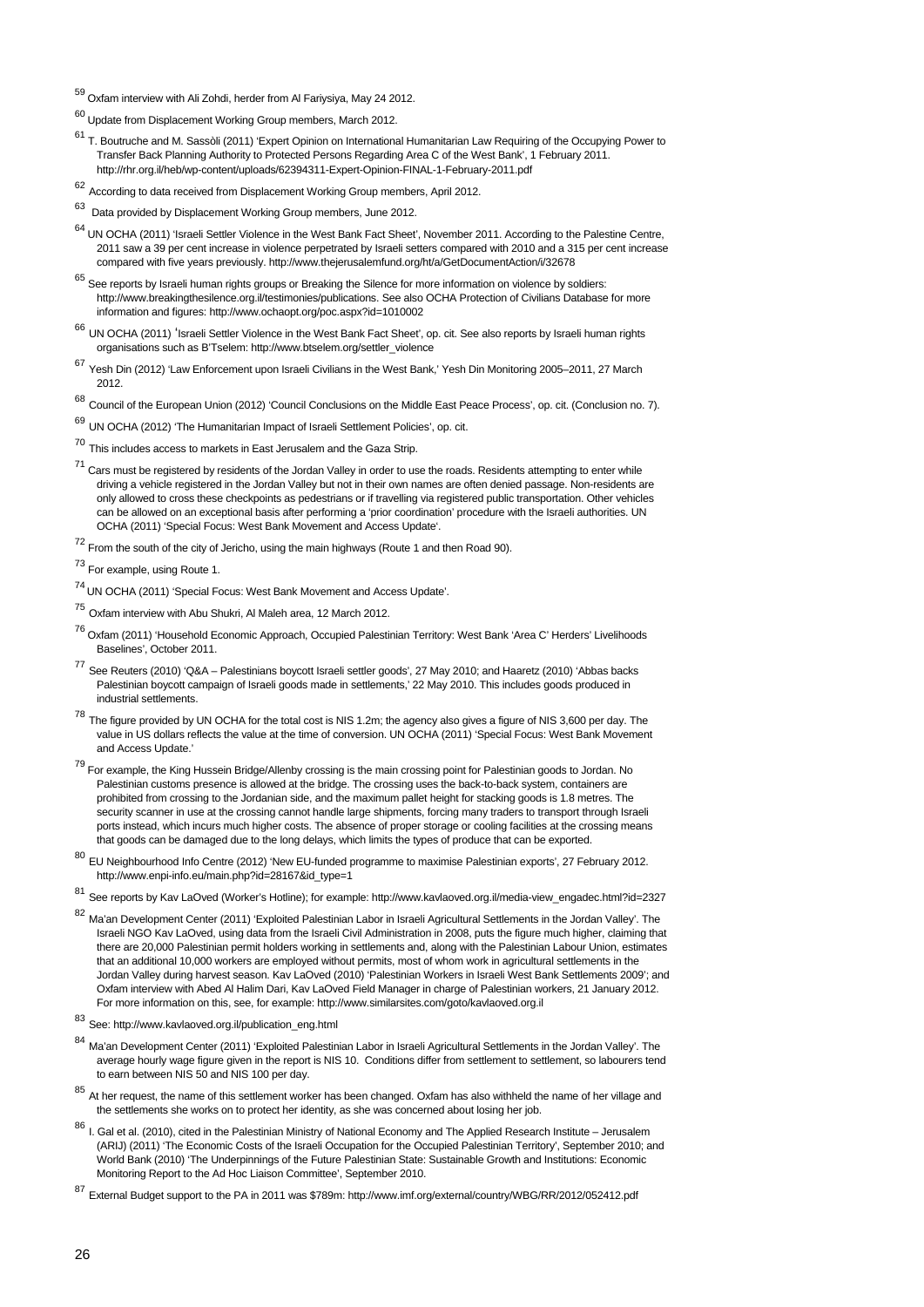88 For the full EU Foreign Affairs Council Conclusions, see:

http://www.consilium.europa.eu/uedocs/cms\_Data/docs/pressdata/EN/foraff/130248.pdf

<sup>89</sup> The applicable legal planning framework in Area C (Jordanian Planning Law nr. 79/1966) has been fundamentally modified by the Israeli Military Order 418, which has practically excluded Palestinians from the planning process (for example, through the abolition of the Local and District Planning Committees). See Articles 14, 19, and 23 of the Jordanian Planning Law, which define the requirements.